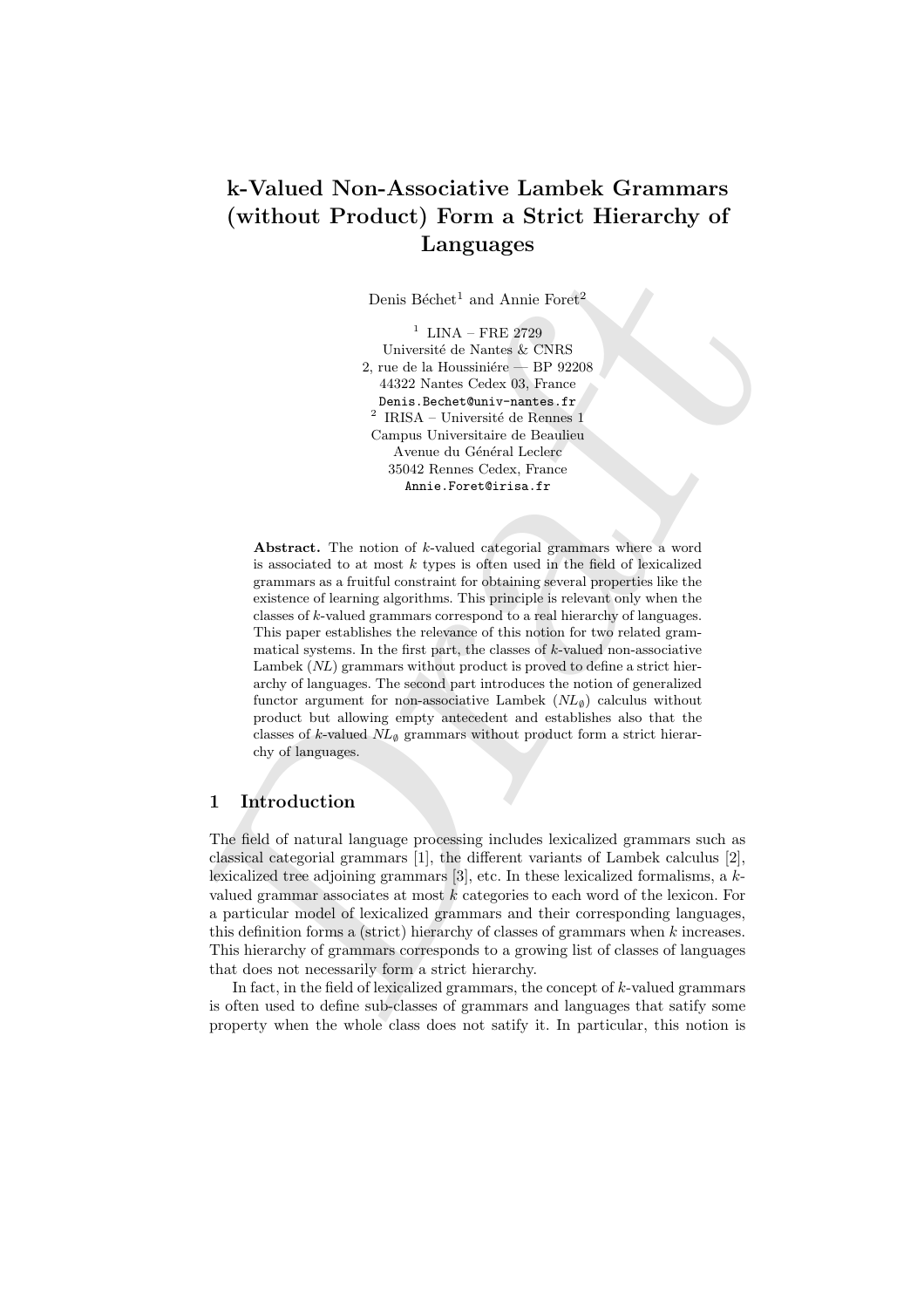important for a lot of learnability results in Gold's model [4]. Usually, to find a positive result, some kind of restriction is necessary because very often the whole class of grammars corresponds to (at least) context free languages and this class is known to be unlearnable no matter which grammatical system is used<sup>3</sup>.

Usually, when the learnability can be established for a particular  $k$ -valued class of grammars, this property can also be proved for any  $k \in \mathbb{N}$ . When this assumption is true, for each  $k \in \mathbb{N}$ , there exists a learning algorithm that learns the grammars of this class from positive examples even if the whole class is not learnable (there does not exist a universal learning algorithm for all  $k \in \mathbb{N}$ ): we hope that all the interesting grammars (the grammars for natural languages, for instance) are in a particular k-valued class.

In this context, we can wonder if, for a particular system of lexicalized grammars and languages, the class of classes of languages forms a strict hierarchy. If this assumption is not verified for a system, it usually means that for a certain k the class of k-valued languages is the same as the whole class: the hierarchy is truncated. The other possibility which is very rare consists in a hierarchy that has infinite steps, some steps corresponding to several contiguous integers. In this context, the proof that the hierarchy is not strict is usually a bad news for the concept of  $k$ -valued grammars corresponding to a system. For instance, the classes of k-valued classical categorial grammar form a strict hierarchy of languages [5] and for each  $k \in \mathbb{N}$ , the class of k-valued classical categorial grammar is learnable from positive examples.

Ussuelly, when the learn<br>dislive can be steablished for a particular class of grammars, this property can also be proved for any<br> $k \in \mathbb{N}$ . When this absurption is true, for each<br> $k \in \mathbb{N}$ , there exists a learning alg In the paper, we are interested to prove that non-associative Lambek grammars without product (written  $NL$ ) and non-associative Lambek grammars without product but with empty antecedent (written  $NL_{\emptyset}$ ) form two strict hierarchies of classes of languages. The results give a direct justification of the notion of  $k$ valued grammars for both systems. The paper also recalls a useful alternative presentation of NL using generalized AB deductions (written GAB) and generalized functor-argument structures (written FA) that were used in [6] for defining a learning algorithm but are a central notion in the paper for proving the strict hierarchy. For  $NL_{\emptyset}$ , the paper introduces similar notions: generalized AB deductions with empty applications (written  $GAB_{\emptyset}$ ) and generalized functor-argument structures with empty arguments (written  $FA_{\emptyset}$ ). This presentation is also proved, in the paper, to be equivalent to  $NL_{\emptyset}$  and the hierarchy theorem is given.

The paper is organized as follows. Section 2 gives some background knowledge on non-associative Lambek categorial grammars (without product). Section 3 focuses on (recently defined) structures, with alternative deduction rules for NL-grammars (without product) as generalized FA-structures; in fact these rules are extensions of the cancellation rules of classical categorial grammars that lead to the generalization of FA-structures used here. Section 4 presents the proof that the class of k-valued non-associative Lambek categorial grammars without

<sup>&</sup>lt;sup>3</sup> The class of context free language has a limit point:  $\exists L, (L_i)_{i\in\mathbb{N}}$  such that  $L =$  $\bigcup_{i\in\mathbb{N}} L_i$  and  $\forall i\in\mathbb{N}$   $L_i\subsetneq L_{i+1}$ . This property entails that any class of grammars that corresponds to (a superclass of) context free languages (of strings) is not learnable from positive examples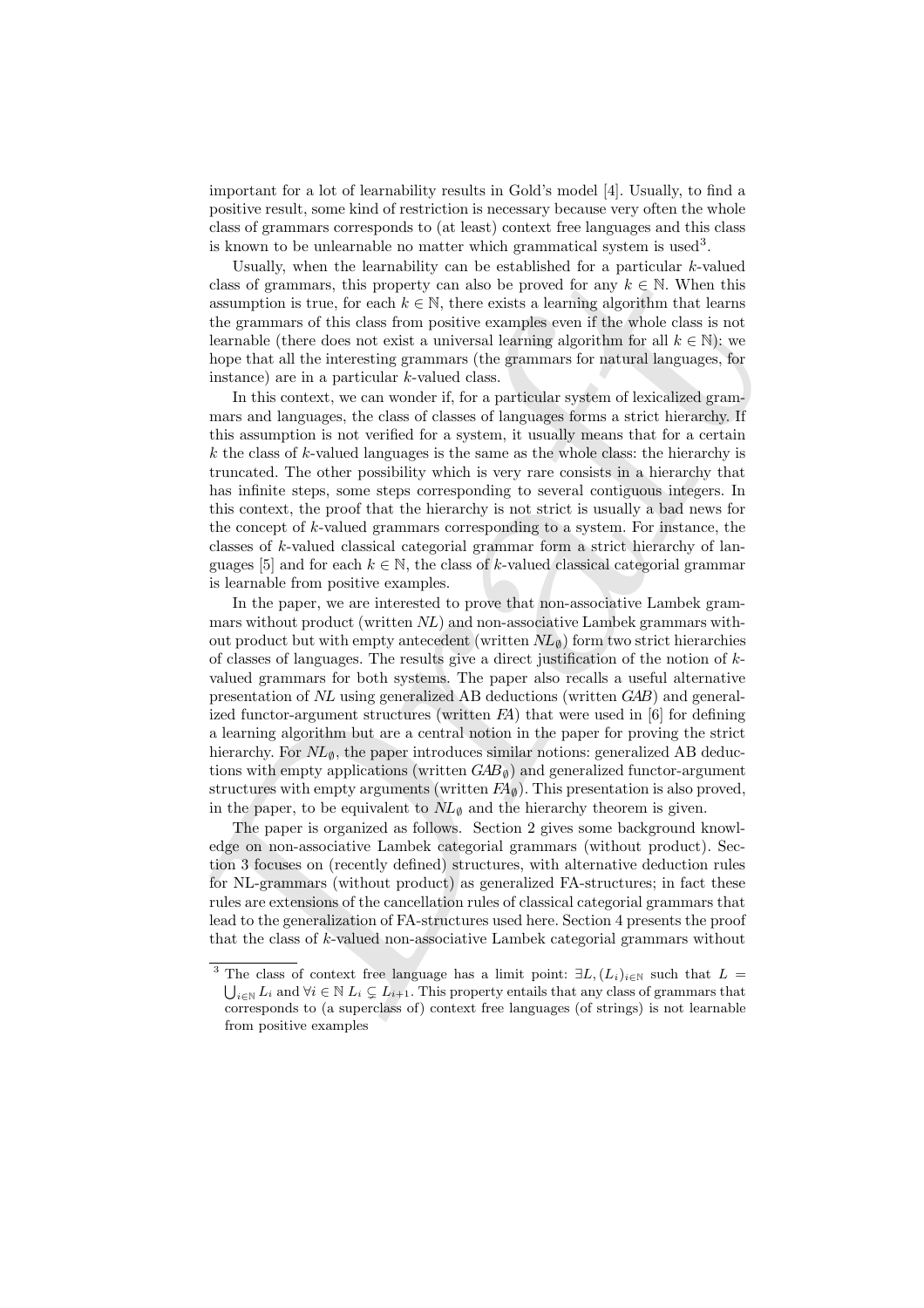product form a strict hierarchy. Section 5 considers the  $NL<sub>Ø</sub>$  variant of NL ; we define generalized functor-argument structures for this variant and a strict hierarchy theorem; we also revisit the case of AB (classical categorial grammars). Section 6 concludes.

### 2 Background

#### 2.1 Categorial Grammars

The reader not familiar with Lambek Calculus and its non-associative version will find nice presentation in the first articles written by Lambek [2, 7] or more recently in [8–13]. We use in the paper two variants of Lambek calculus: nonassociative Lambek calculus without product with  $(NL_{\emptyset})$  and without  $(NL)$ empty antecedent.

**Definition 1 (Types).** The types Tp, or formulas, are generated from a set of primitive types Pr, or atomic formulas, by two binary connectives<sup>4</sup> "/" (over) and  $\sqrt[n]{\text{ (under)}}$ :  $Tp ::= Pr | Tp \setminus Tp | Tp$ 

Definition 2 (Rigid and k-valued categorial grammars). A categorial grammar is a structure  $G = (\Sigma, I, S)$  where:

- $\sum$  is a finite alphabet (the words in the sentences);
- $-I: \Sigma \mapsto \mathcal{P}^f(T_p)$  is a function (called a lexicon) that maps a finite set of types to each element of  $\Sigma$  (the possible categories of each word);
- $S \in Pr$  is the main type associated to correct sentences.
- If  $X \in I(a)$ , we say that G associates X to a and we write  $G : a \mapsto X$ .

A k-valued categorial grammar is a categorial grammar where, for every word  $a \in \Sigma$ ,  $I(a)$  has at most k elements. A rigid categorial grammar is a 1-valued categorial grammar.

#### 2.2 Non-associative Lambek Calculi NL and  $NL<sub>@</sub>$

2 Background <br>
2.1 Categorial Grammars<br>
2.1 Categorial Grammars<br>
1.1<br/>n exacts and its non-associative version will find nice presentation in the first articles witten by Lambek [2,7] or more research in (Section) and  $NL/NL_{\emptyset}$  derivation  $\vdash_{NL}/\vdash_{NL_{\emptyset}}$  As a logical system, we use Gentzen-style sequent presentation. A sequent  $\Gamma \vdash A$  is composed of a binary tree of formulas  $\Gamma$  (the set of such trees is noted  $\mathcal{T}_{T_p}$ ) which is the antecedent configuration and a succedent formula A. A context  $\Gamma[\cdot]$  is a binary tree of formulas with a hole. For X, a formula or a binary tree of formulas,  $\Gamma[X]$  is the binary tree obtained from  $\Gamma[\cdot]$  by filling the hole with X.  $\Gamma$  can be empty in  $NL_{\emptyset}$ :  $\Gamma$  belongs to  $\mathcal{T}_{T_p} \cup \{\emptyset\}$ . In fact, to completely define the rules of  $NL_{\varnothing}$ , we use two equivalence relations on binary trees of formulas and the empty  $set^5$ :

$$
\Gamma[(\emptyset, \Delta)] \equiv_{NL_{\emptyset}} \Gamma[\Delta] \equiv_{NL_{\emptyset}} \Gamma[(\Delta, \emptyset)]
$$

<sup>4</sup> no product connective is used in the paper

 $5$  One can define  $NL_{\emptyset}$  without the two equivalence relations by specializing the rules when one of the antecedents is empty but this gives a much longer definition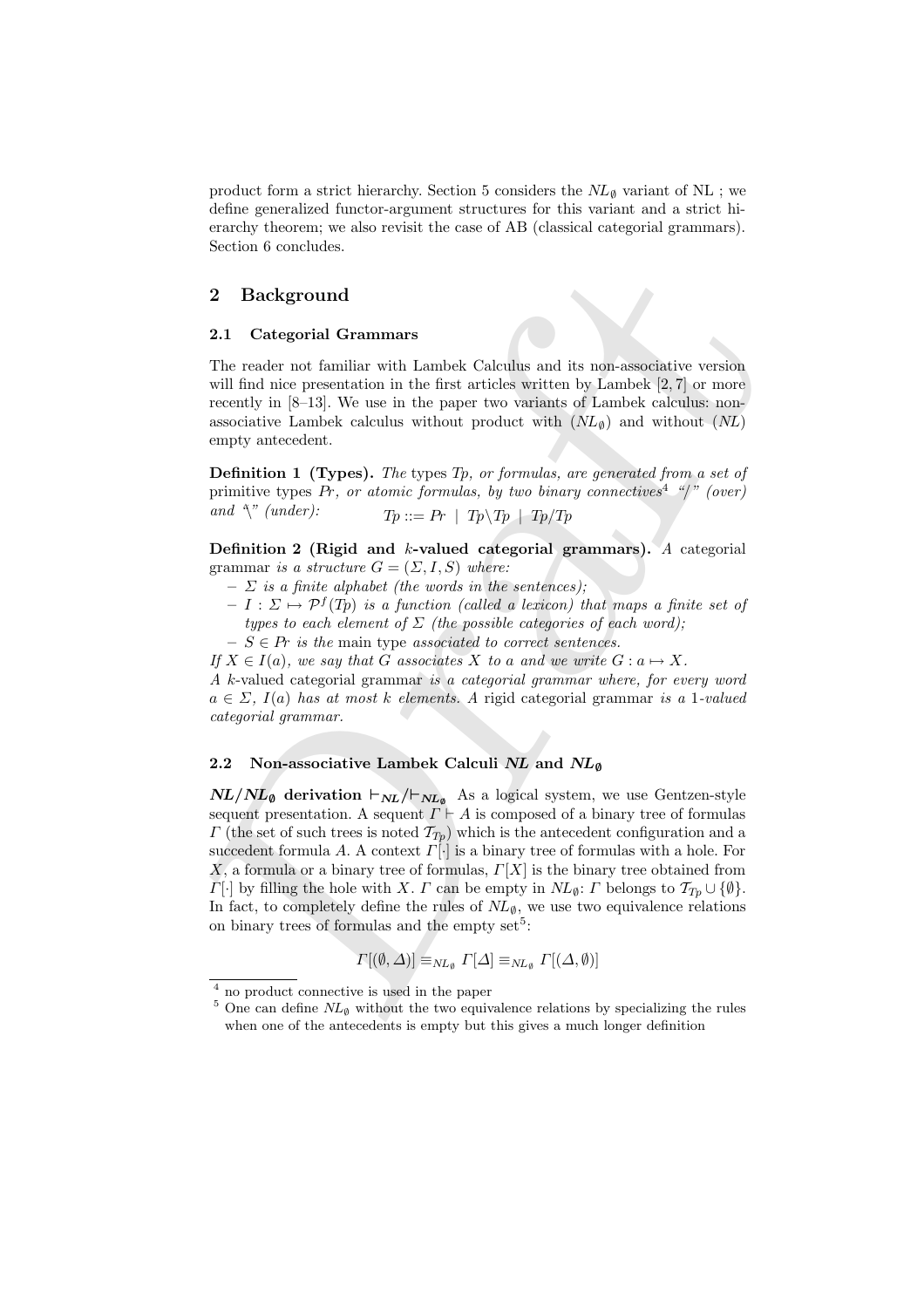**Definition 3** ( $NL/NL_{\emptyset}$ ). A sequent is valid in  $NL/NL_{\emptyset}$  and is noted  $\Gamma \vdash_{NL}$  $A/\Gamma \vdash_{NL_{\emptyset}} A$  iff  $\Gamma \vdash A$  can be deduced from the following rules:

$$
\frac{(T,B)\vdash A}{A\vdash A} \mathbf{A} \mathbf{x} \qquad \frac{(T,B)\vdash A}{\Gamma \vdash A/B} / R \qquad \frac{(A,\Gamma)\vdash B}{\Gamma \vdash A \setminus B} \setminus R
$$
\n
$$
\frac{\Gamma \vdash A \quad \Delta[A]\vdash B}{\Delta[\Gamma]\vdash B} \mathbf{Cut} \frac{\Gamma \vdash A \quad \Delta[B]\vdash C}{\Delta[(B/A,\Gamma)]\vdash C} / L \frac{\Gamma \vdash A \quad \Delta[B]\vdash C}{\Delta[(\Gamma,A\setminus B)]\vdash C} \setminus L
$$

**Cut elimination.** We recall that the cut rule can be eliminated in  $\vdash_{NL}$  and in  $\vdash_{NL_{\emptyset}}$ : every derivable sequent has a cut-free derivation.

 $NL/NL<sub>Ø</sub>$  languages.  $\mathcal{E}^+$  denotes the set of non-empty strings over  $\mathcal{E}$ .  $\mathcal{T}_{\mathcal{E}}$  is the set of (non-empty) well-bracketed lists (binary trees) of elements of  $\mathcal{E}$ .

**Definition 4 (Yield).** If T is a tree where the leaves are elements of a set  $\mathcal{E}$ ,  $yield_{\mathcal{E}}(T) \in \mathcal{E}^+$  is the list of leaves of T.

This notation will be used for well-bracketed lists of words  $yield_{\Sigma}$ , for binary trees of formulas  $yield_{Tp}$  and will be extended to  $FA$  structures (see further Definition 7).

**Definition 5 (Language).** Let  $G = (\Sigma, I, S)$  be a categorial grammar.

– G generates a well-bracketed list of words  $T \in \mathcal{T}_{\Sigma}$  (in  $NL/NL_{\emptyset}$  model) iff there exists  $\Gamma$  a binary tree of types,  $c_1, \ldots, c_n \in \Sigma$  and  $A_1, \ldots, A_n \in T_p$ such that:

$$
\begin{cases} G: c_i \mapsto A_i \ (1 \leq i \leq n) \\ \Gamma = T[c_1 \to A_1, \dots, c_n \to A_n] \\ \Gamma \vdash_{NL} S/\Gamma \vdash_{NL_\emptyset} S \end{cases}
$$

where  $T[c_1 \rightarrow A_1, \ldots, c_n \rightarrow A_n]$  means the binary tree obtained from T by substituting the left to right occurrences of  $c_1, \ldots, c_n$  by  $A_1, \ldots, A_n$ .

- G generates a string  $c_1 \cdots c_n \in \Sigma^+$  iff there exists  $T \in \mathcal{T}_{\Sigma}$  such that  $yield_{\Sigma}(T) = c_1 \cdots c_n$  and G generates T.
- The language of well-bracketed lists of words of G, written  $\mathcal{BL}_{NL}(G)/\mathcal{BL}_{NL}(G)$ , is the set of well-bracketed lists of words generated by G.
- $-$  The language of strings corresponding to G, written  $\mathcal{L}_{NL}(G)/\mathcal{L}_{NL_{\emptyset}}(G)$ , is the set of strings generated by G.

 $F \rightharpoonup A \rightharpoonup B$ <br>  $F \rightharpoonup A \rightharpoonup B$ <br>  $F \rightharpoonup A \rightharpoonup B$   $F \rightharpoonup A \rightharpoonup B$ <br>  $\Delta[(T \rightharpoonup B \rightharpoonup C \rightharpoonup A \rightharpoonup B] \rightharpoonup C \rightharpoonup A \rightharpoonup B] \rightharpoonup C$ <br>
Cut elimination. We recall that the ent ratio can be eliminated in  $\vdash_{NL}$  and One interest of NL when compared to classical categorial grammars lies in its possibility to easily encode a restriction on the use of a basic category. For instance when we want to distinguish between a noun phrase and pronouns in subject position or object position, we can proceed as follows.

Example 1. Let  $\Sigma_1 = \{John, Mary, likes, he, she, him, her\}$  and let  $Pr_1 = \{S, N, X_1, X_2\}$ . We define the following rigid grammar:

$$
G_1 = \begin{cases} John, Mary \mapsto N \; ; he, she \mapsto N_1; \\ him, her \quad \mapsto N_2 \; ; likes \quad \mapsto N_1 \setminus (S/N_2). \end{cases}
$$

where  $N_1 = X_1/(N \backslash X_1)$  and  $N_2 = X_2/(N \backslash X_2)$ . We get:  $((He\,likes)\,Mary) \in \mathcal{BL}_{NL}(G_1)$  but: John likes she  $\notin \mathcal{L}_{NL}(G_1)$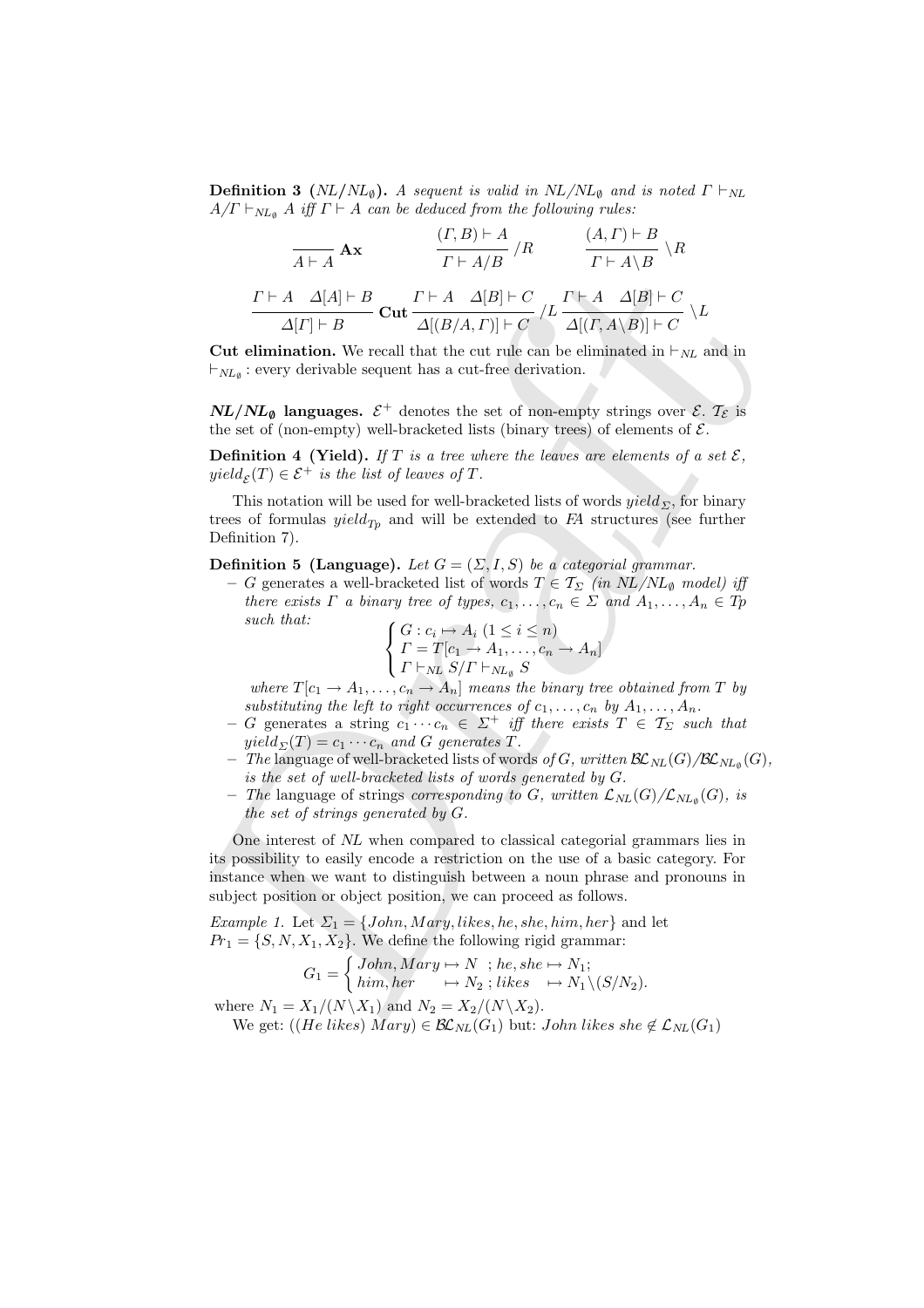With  $NL_{\emptyset}$ , we can introduce a restrictive form of optional arguments; "little", in the following example, is optionally associated to proper nouns. This is not possible directly with NL.

Draft Example 2. Let  $\Sigma_2 = \{John, Mary, likes, little\}$  and let  $Pr_2 = \{S, N, L\}.$ We define:  $G_2 =$  $\int John \mapsto (L\backslash L)\backslash N$  ;  $Mary \mapsto (L\backslash L)\backslash N$  $little \rightarrow L\backslash L \qquad ; likes \rightarrow N \backslash (S/N)$  $G_2$  is a rigid (or 1-valued) grammar. We can prove that  $((L\&L)\&N, N\&S/N), (L\&C)$  $L(\setminus N) \vdash_{NL_{\emptyset}} S$  and  $((L\setminus L)\setminus N, N\setminus (S/N)), (L\setminus L, (L\setminus L)\setminus N) \vdash_{NL_{\emptyset}} S.$ Thus, we get:

John likes  $Mary \in \mathcal{L}_{NL_{\emptyset}}(G_2)$ ; John likes little  $Mary \in \mathcal{L}_{NL_{\emptyset}}(G_2)$  $((John\ likes)\ Mary) \in \mathcal{BL}_{NL_{\emptyset}}(G_2)$  ;  $((John\ likes)\ (little\ Mary)) \in \mathcal{BL}_{NL_{\emptyset}}(G_2)$ 

#### 2.3 Some useful Models.

Powerset residuated groupoids and semi-groups. Let  $(M, .)$  be a groupoid. Let  $\mathcal{P}(M)$  denote the powerset of M. A powerset residuated groupoid over  $(M, .)$ is the structure  $(\mathcal{P}(M), \circ, \Rightarrow, \Leftarrow, \subseteq)$  such that for  $X, Y \subseteq M$ :

$$
X \circ Y = \{x.y : x \in X, y \in Y\}
$$
  
\n
$$
X \Rightarrow Y = \{y \in M : (\forall x \in X) \ x.y \in Y\}
$$
  
\n
$$
Y \Leftarrow X = \{y \in M : (\forall x \in X) \ y.x \in Y\}
$$

If  $(M,.)$  has a unit I ( that is :  $\forall x \in M : I.x = x.I = x$ ), then the above structure is a *powerset residuated groupoid with unit* (it has  $\{I\}$  as unit).

**Interpretation.** Given a powerset residuated groupoid  $(\mathcal{P}(M), \circ, \Rightarrow, \Leftarrow, \subseteq)$ , an interpretation is a map from primitive types p to elements  $[p]$  in  $\mathcal{P}(M)$  that is extended to types and sequences in the natural way :

 $\llbracket C_1 \backslash C_2 \rrbracket = \llbracket C_1 \rrbracket \Rightarrow \llbracket C_2 \rrbracket$  ;  $\llbracket C_1 \backslash C_2 \rrbracket = \llbracket C_1 \rrbracket \Leftrightarrow \llbracket C_2 \rrbracket$  ;  $\llbracket (C_1, C_2) \rrbracket = (\llbracket C_1 \rrbracket \circ \llbracket C_2 \rrbracket)$ By a model property for  $\overline{NL}$  : If  $\Gamma \vdash_{\overline{NL}} C$  then  $\llbracket \Gamma \rrbracket \subseteq \llbracket C \rrbracket$ 

If  $(M,.)$  is a groupoid with a unit I, we add  $[\![\emptyset]\!] = \{I\}$  for the empty sequence  $\emptyset$  and get a model property for  $NL_{\emptyset}$  : if  $\Gamma \vdash_{NL_{\emptyset}} C$  then  $\llbracket \Gamma \rrbracket \subseteq \llbracket C \rrbracket$ 

## 3 GAB deductions and generalized FA-structures

In this section we focus on (recently defined) structures [6], with alternative deduction rules for NL-grammars (without product) as generalized FA-structures; in fact these rules are extensions of the cancellation rules of classical categorial grammars that lead to the generalization of FA-structures used here.

#### 3.1  $\mathbb H$  structures over a set  $\mathcal E$

We give a general definition of FA structures over a set  $\mathcal{E}$ , whereas in practice  $\mathcal{E}$ is either an alphabet  $\Sigma$  or a set of types such as  $Tp$ .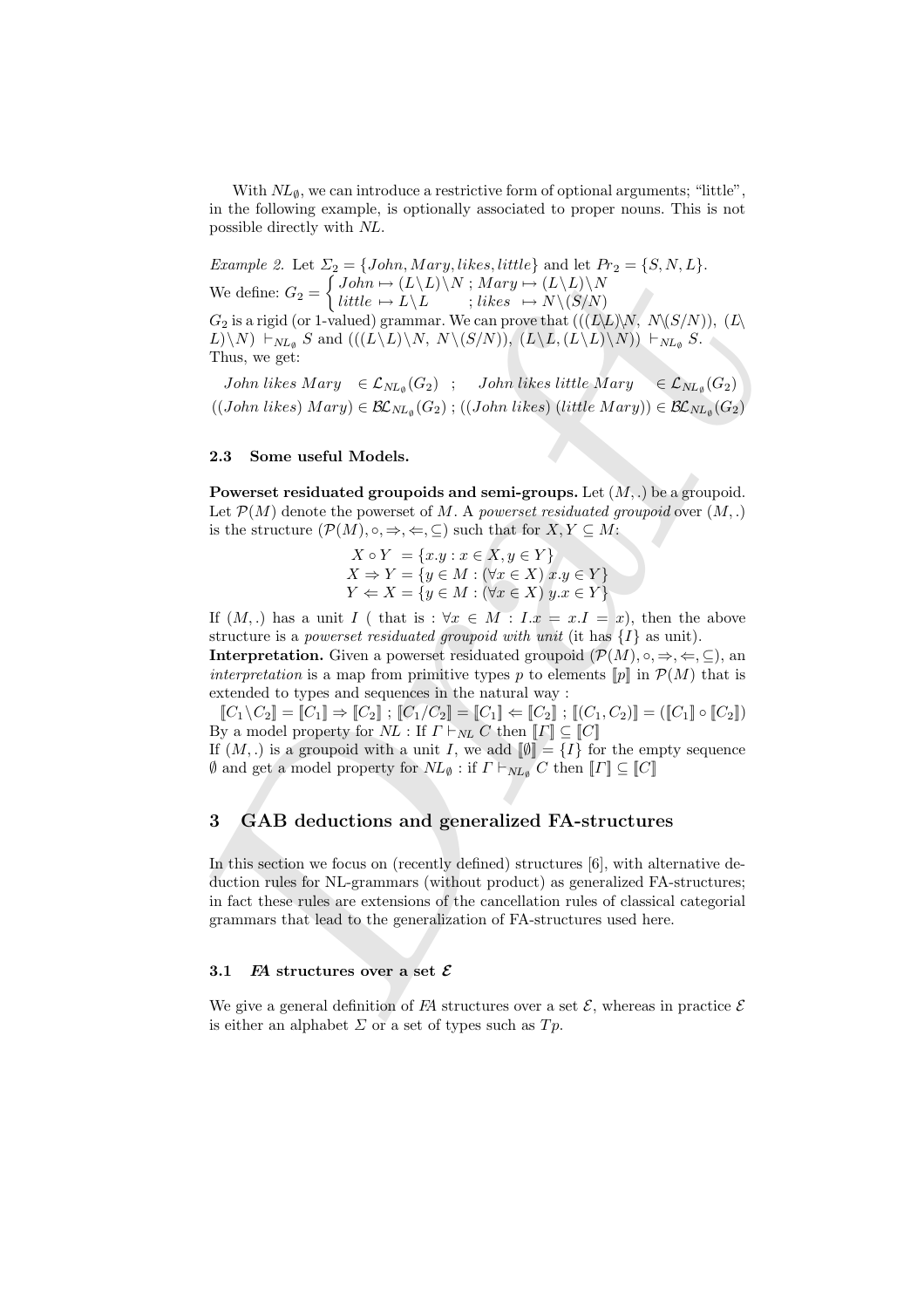**Definition 6** (FA structures ). Let  $\mathcal E$  be a set, a FA structure over  $\mathcal E$  is a binary tree where each leaf is labelled by an element of  $\mathcal E$  and each internal node is labelled by FApp (forward application) or BApp (backward application):

$$
\mathcal{F} \mathcal{A}_{\mathcal{E}} ::= \mathcal{E} \mid \ \mathit{FApp}(\mathcal{F} \mathcal{A}_{\mathcal{E}}, \mathcal{F} \mathcal{A}_{\mathcal{E}}) \mid \ \mathit{BApp}(\mathcal{F} \mathcal{A}_{\mathcal{E}}, \mathcal{F} \mathcal{A}_{\mathcal{E}})
$$

Definition 7 (Tree yield). The well-bracketed list of words obtained from a FA structure F over  $\mathcal E$  by forgetting FApp and BApp labels is called the tree yield of F over  $\mathcal E$  (notation tree $\varepsilon(F)$ ).

#### 3.2 GAB deductions

Definition 8 (GAB Deduction). Generalized AB deductions (GAB deductions) over Tp are the deductions built from formulas on Tp (the base case) using the following conditional rules  $(C \vdash_{NL} B$  must be valid in NL):

$$
\frac{A/B \quad C}{A} \quad \text{FApp} \quad \frac{C \quad B \setminus A}{A} \quad \text{BApp} \quad C \vdash_{NL} B \quad \text{valid in NL}
$$

GAB deductions can be seen as a generalization of AB deductions in the following sense: for  $AB$  application rules  $C$  and  $B$  must be the same formula.

Definition 9 (FA structure of a GAB deduction). To each GAB deduction P, we associate a FA structure, written  $FA_{T_p}(\mathcal{P})$ , such that each internal node corresponds to the application of a rule in  $\mathcal P$  and is labelled by the name of this rule and where the leaves are the same as in  $P$ .<br> $N P/N$ 



Here,  $\overline{NP} = X/(NP \backslash X)$  and thus  $NP \vdash_{NL} \overline{NP}$ 

### Definition 10 (GAB Deductions of  $F \vdash_{GAB} A$  or  $\Gamma \vdash_{GAB} A$ ).

- For a FA structure  $F \in \mathcal{F}A_{Tp}$  (over types) and  $A \in Tp$ , we say that P is a GAB deduction<sup>6</sup> of  $F \vdash_{\text{GAB}} A$  when A is the type of the conclusion of P and when  $FA_{Tp}(\mathcal{P}) = F$ .
- For a tree  $\Gamma \in \mathcal{T}_{T_p}$  (over types) and  $A \in T_p$ , we say that  $\mathcal{P}$  is a GAB deduction of  $\Gamma \vdash_{GAB} A$  when A is the type of the conclusion of P and when  $tree_{T_p}(FA_{T_p}(\mathcal{P})) = \Gamma.$

<sup>&</sup>lt;sup>6</sup> in fact, given a FA structure F, there is at most one GAB deduction  $P$  s.t.  $FA_{Tp}(P)$  =  $F$  ( $FA_{Tp}$  is injective)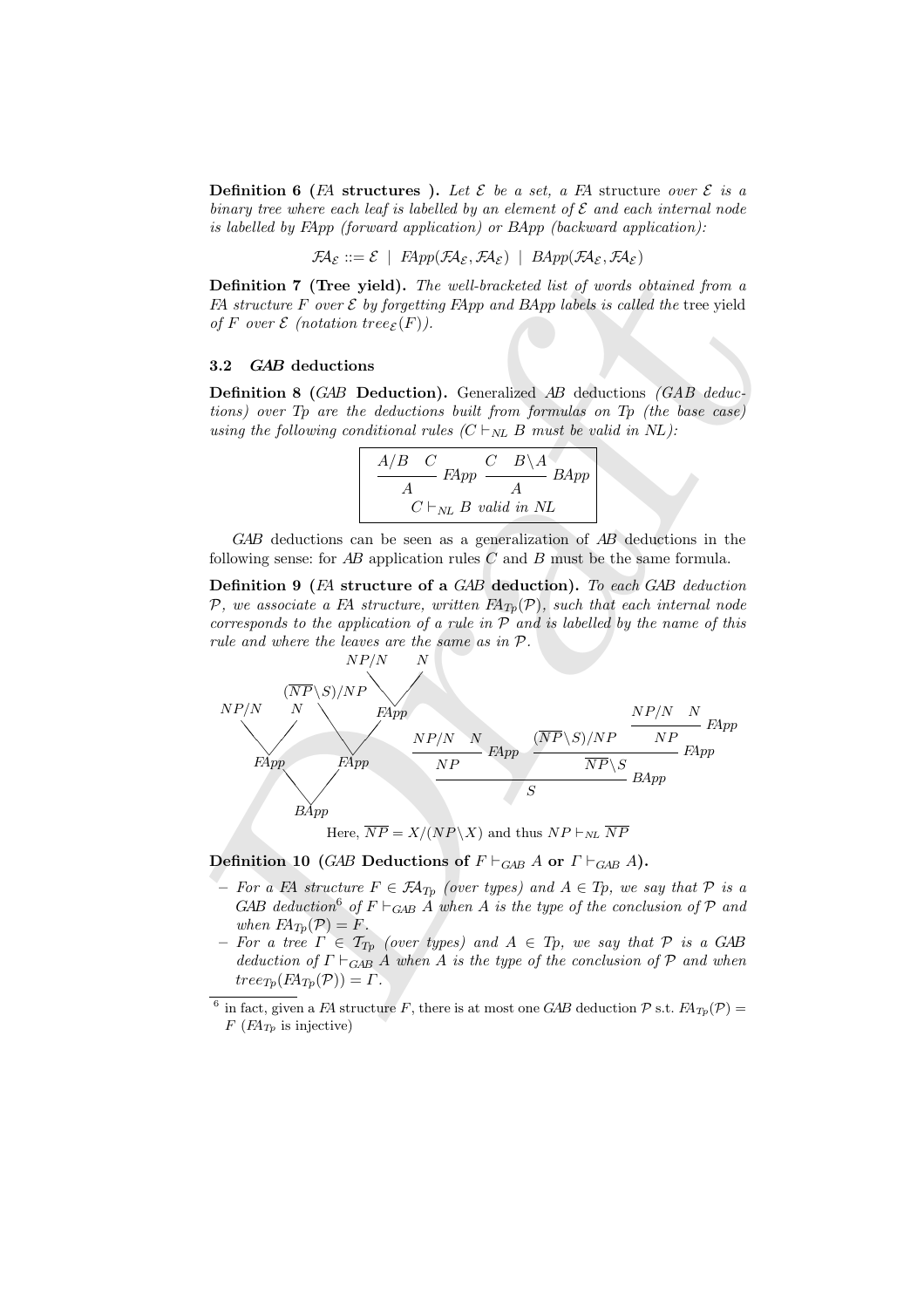GAB Languages Similarly to classical categorial grammars, we can associate to each categorial grammar a language of FA structures.

**Definition 11 (GAB Languages).** Let  $G = (\Sigma, I, S)$  be a categorial grammar over Tp :

•  $G = (\Sigma, I, S)$  generates a FA structure  $F \in \mathcal{F}A_{\Sigma}$  (in the GAB derivation model) iff there exists a GAB derivation of a FA structure  $D \in \mathcal{F}A_{T_p}, c_1, \ldots, c_n \in$  $\Sigma$  and  $A_1, \ldots, A_n \in T_p$  such that:

$$
\begin{cases} G: c_i \mapsto A_i \ (1 \leq i \leq n) \\ D = F[c_1 \to A_1, \dots, c_n \to A_n] \\ D \vdash_{GAB} S \end{cases}
$$

where  $F[c_1 \rightarrow A_1, \ldots, c_n \rightarrow A_n]$  means the FA structure obtained from F by substituting respectively the left to right occurrences of  $c_1, \ldots, c_n$  by  $A_1, \ldots, A_n$ .

- G generates a well-bracketed list of words  $T \in \mathcal{T}_{\Sigma}$  iff there exists  $F \in \mathcal{F} \mathcal{A}_{\Sigma}$ such that tree $\sum(F) = T$  and G generates F.
- G generates a string  $c_1 \cdots c_n \in \Sigma^+$  iff there exists  $F \in \mathcal{F}A_{\Sigma}$  such that  $yield_{\Sigma}(tree_{\Sigma}(F)) = c_1 \cdots c_n$  and G generates F.
- The language of FA structures corresponding to G, written  $\mathcal{FL}_{GAB}(G)$ , is the set of FA structures generated by G.
- The language of well-bracketed lists of words *corresponding to G*, written  $\mathcal{BL}_{GAB}(G)$ , is the set of well-bracketed lists of words generated by G.
- The language of strings corresponding to  $G$ , written  $\mathcal{L}_{GAB}(G)$ , is the set of strings generated by G.

Example 3. If we take the categorial grammar that is defined in Example 1, we get:

He likes Mary  $\in \mathcal{L}_{GAB}(G_1)$  $((He\,likes)\,Mary) \qquad \in \mathcal{BL}_{GAB}(G_1)$ 

 $FApp(BApp(He, likes), Mary) \in \mathcal{FL}_{GAB}(G_1)$ 

because we can build the following GAB deduction (where  $N_2 = X_2/(N \backslash X_2)$ that entails  $N \vdash N_2$ :

$$
\frac{He}{N_1} \frac{Ni\cancel{ks}}{N_1 \backslash (S/N_2)} BApp \frac{Mary}{N}
$$
  

$$
\frac{S/N_2}{S} \frac{Hary}{N}
$$

however: Mary likes he  $\notin \mathcal{L}_{GAB}(G_1)$ 

#### 3.3 NL and GAB languages

• G = (2.1, S) generates a FM structure  $F \in \mathbb{Z}4$ , (in the GMB derivation<br>
model) iff there exists a GAR derivations of a FA structure  $P \in \mathbb{Z}4$ ,  $\epsilon_1$  ( $\epsilon_2$  is eq. i)<br>  $D$  and  $A_1, \ldots, A_n \in Tp$  such that:<br>  $\begin{cases}$ In fact, there is a strong correspondence between GAB deductions and NL derivations. In particular Theorem 1 shows that the respective string languages and binary tree languages are the same.

**Theorem 1** ([6]). If A is an atomic formula,  $\Gamma \vdash_{GAB} A$  iff  $\Gamma \vdash_{NL} A$ Corollary 1.  $\mathcal{BL}_{NL}(G) = \mathcal{BL}_{GAB}(G)$  and  $\mathcal{L}_{NL}(G) = \mathcal{L}_{GAB}(G)$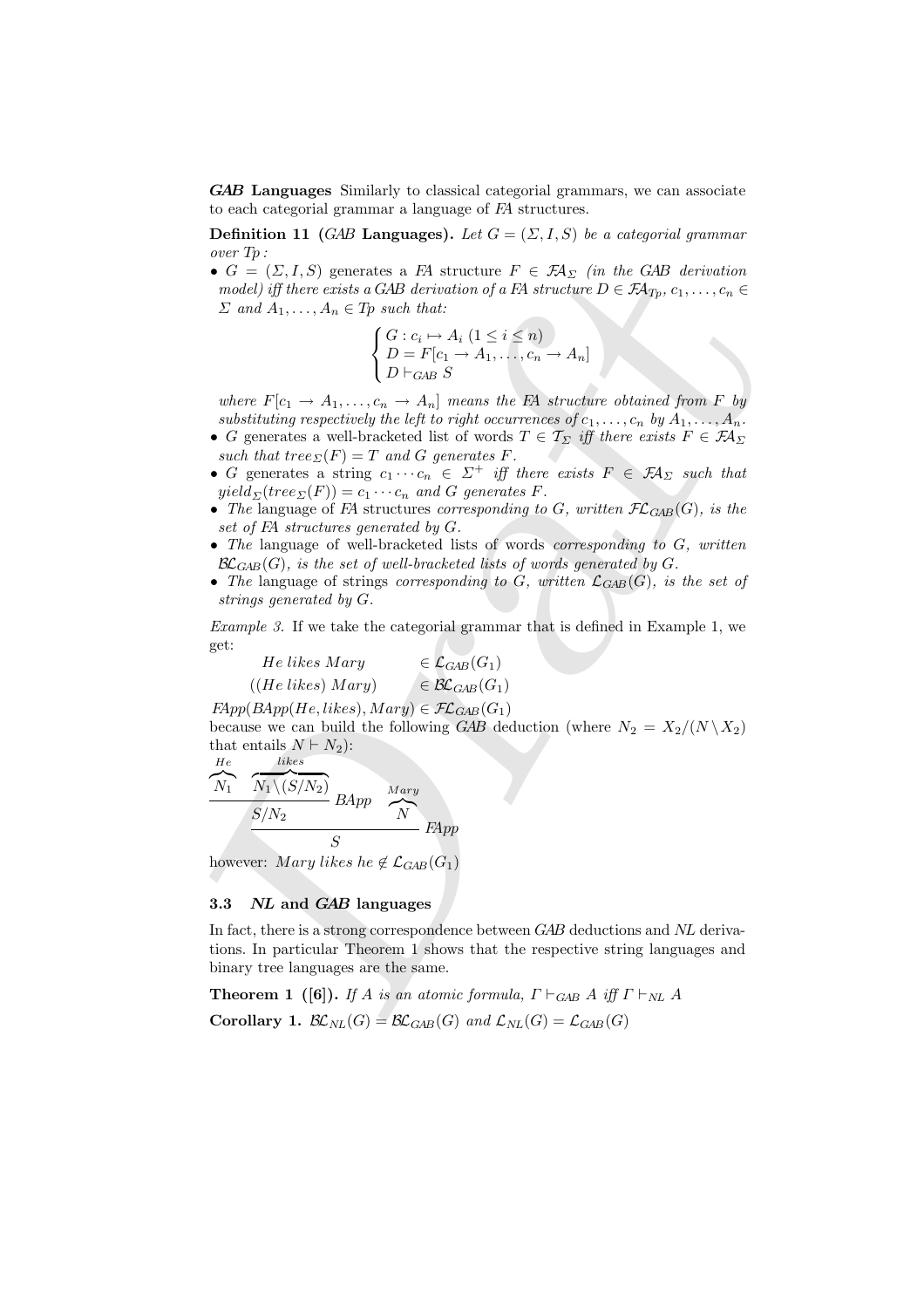#### 4 A strict hierarchy

For each  $k \in \mathbb{N}$ , we can consider the class  $\mathcal{C}_{NL}^k$  of languages corresponding to k-valued non-associative Lambek grammars (without product) that is the grammars with at most  $k$  types associated to each word of the lexicon. This section proves that this family forms a strict hierarchy (if the lexicon has at least 2 elements):

Theorem 2.  $\forall k \in \mathbb{N} \quad \mathcal{C}_{NL}^k \subsetneq \mathcal{C}_{NL}^{k+1}$ 

For instance, a first very easy result is given by the fact that  $\mathcal{C}_{NL}^0 \subsetneq \mathcal{C}_{NL}^1$  because  $\mathcal{C}_{NL}^0 = \emptyset$  and  $\mathcal{C}_{NL}^1$  contains the (finite) language  $\{a\} = \mathcal{L}_{NL}(G)$  for the rigid grammar  $G : a \mapsto S$ .

#### 4.1 Overview

Previous works. A similar problem was solved by Kanazawa in [5] for the classes of k-valued classical categorial grammars. The proof scheme was as follows:

- mass with a most k types associated to each word of the lexicon. Ins section<br>proves that this family forms a strict hierarchy (if the lexicon has at least 2<br>channels):<br>
Theorem 2.  $\forall k \in \mathbb{N}$   $\mathcal{C}_{N_k}^k \subseteq \mathcal{C}_{N_k}^k$ . - Languages: for  $k > 0$ ,  $L_{AB,k} =_{def} \{a^i b a^i b a^i \mid 1 \leq i \leq 2k\}$ - Grammars:<sup>7</sup> for  $k > 0$ ,  $G_k =$  $\sqrt{ }$  $\Big\}$  $\overline{\mathcal{L}}$  $a \mapsto x,$  $\left(\cdots(S\left(x\right)\cdots\left/x\right)$  $\underbrace{\qquad \qquad }_{i}$  $/y)\big(x)\cdots/x\big)$  $\overbrace{\phantom{aaaaa}}^i$  $/y)\big(x)\cdots/x\big)$ | {z } i−1  $(1 \leq i \leq k)$  $b \mapsto y,$  $(x\backslash(\cdots\backslash(x))$  $\underbrace{\qquad \qquad }_{i}$  $\left(\cdots(S\left(x\right)\cdots\left/x\right)$  $\sum_i$  $(y)(x)\cdots(x)$  $\overline{\phantom{a} \cdot \phantom{a}}$  $\cdot \cdot \cdot$ )  $(k+1 \leq i \leq 2k)$ 
	- The language (for AB) of  $G_k$  is  $L_{AB}$ .
	- Property: for  $k > 0$ ,  $L_{AB,k}$  is a  $(k+1)$ -valued language but is not a k-valued language for classical categorial grammars.

Towards NL. We can show easily that the languages of grammars  $G_k$  is the same when we consider the NL calculus instead of the AB rules : because the order of the types in the grammars are at most one, and in such a case it is wellknown that the NL-languages and the AB-languages associated to a grammar are the same.

This shows that the languages  $L_{AB,k}$  are also  $(k + 1)$ -valued languages for NL. It is thus natural to ask whether they are  $k^-$ valued for NL as well. In fact, when we proceed to a proof based on functor-argument structures, some of the arguments are no longer valid for NL, in the case of GAB-deductions.

We have thus constructed another language, based on the previous one, with some very similar proof steps. One key difference appears at stage 4.(e)(f) that does not apply to  $L_{AB,k}$  that has only 2k words. An important point of our treatment for NL is precisely that the language constructed is both  $k+1$ -valued and with  $2k + 1$  words.

The proof scheme is as follows:

<sup>&</sup>lt;sup>7</sup> In fact, the second type of a can be abbreviated as  $S/x^{i}yx^{i}y^{i-1}$  and the second type of b can be abbreviated as  $x^i \setminus (S/x^i y x^i)$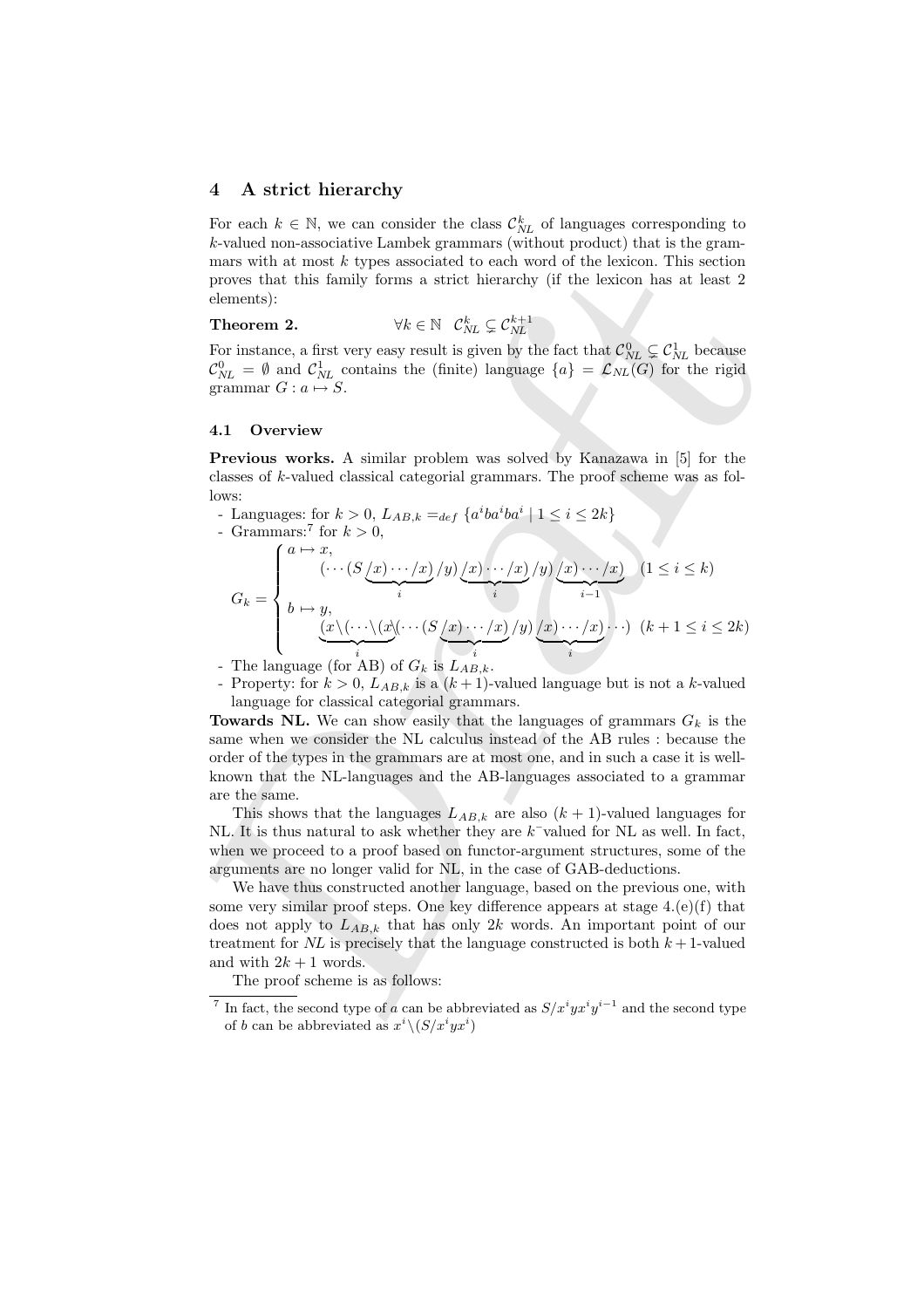- 1. Obviously, we have  $\forall k \in \mathbb{N}$   $\mathcal{C}_{NL}^k \subseteq \mathcal{C}_{NL}^{k+1}$
- 2. For  $k > 0$ , we consider  $L_{NL,k} =_{def} \{abb\} \cup \{a^i b a^i b a^i \mid 1 \le i \le 2k\}$
- 3. We prove that  $L_{NL,k}$  is a  $(k+1)$ -valued language for NL languages. Proof: for  $k > 0$ , We define a  $k + 1$ -valued grammar and show that it is associated to  $L_{NL,k}$ . This part of the proof uses models of NL (see 4.2 below).
- 4. We prove that  $L_{NL,k}$  is not a k-valued language for NL languages. Proof : suppose G is a k-valued grammar with language  $L_{NL,k}$ 
	- (a) For each element of  $L_{NL,k}$ , there exists a GAB deduction:  $\mathcal{T}_i$  for  $a^i b a^i b a^i$  $(1 \leq i \leq 2k)$  and  $\mathcal{T}_0$  for abb.
	- (b) For  $0 \le i \le 2k$ , we define  $A_i$  as the root type of the smallest subtree in  $\mathcal{T}_i$  with a yield including both  $b$ :



This gives two subtrees with one b with yields  $a^{i_0}ba^{i_1}$  and  $a^{i_2}ba^{i_3}$   $(i_1 + i_2 = i)$ . Then, we consider  $B_i = A_i/D_i$  (or  $B_i = D_i \backslash A_i$  and  $C_i$  with  $C_i \vdash_{NL} D_i$ the antecedents of  $A_i$  in  $\mathcal{T}_i$  and we define  $B_i$  as the type in G "providing"  $B_i$ (following functors) in  $\mathcal{T}_i$ .

- (c) We prove that:  $\forall i, j : B_i \neq B_j$  (see 4.2 below)
- (d) and:  $\forall i, j : \widehat{B_i} \neq \widehat{B_j}$  (see 4.2 below)
- (e) As a consequence, we need  $2k+1$  distinct  $B_i$ .
- (f) Contradiction:  $2k + 1$  distinct  $B_i$  are needed with a k-valued grammar with an appropriate lexicon of 2 words  $(a \text{ and } b)$ .
- 5. Thus  $\forall k > 0$   $\mathcal{C}_{NL}^k \neq \mathcal{C}_{NL}^{k+1}$  (we have also seen in the introduction to the section that the property is also true for  $k = 0$ ).

#### 4.2 Details of proof

– For (4.c): let  $y_{ce}(X_i)$  denote the center part of the yield with root  $X_i$  (this is  $i_1$  for the left subtree with yield  $a^{i_0}ba^{i_1}$  and  $i_2$  for the right subtree with yield  $a^{i_2}ba^{i_3}$ , we have  $\forall i: y_{ce}(B_i) + y_{ce}(C_i) = i$ .

Suppose (by contradiction) (i)  $B_i = B_j$ , for some  $i \neq j$ ; from (i) we get  $D_i = D_j$ , and  $C_i \vdash D_i$  then also  $C_i \vdash D_j$ ,  $C_j \vdash D_i$ .

Since  $i \neq j$ , either  $y_{ce}(B_i) \neq y_{ce}(B_j)$  or  $y_{ce}(C_i) \neq y_{ce}(C_j)$ .

associated to  $L_{NL,k}$ . This part of the proof uses models of  $M_L$  (see 4.2 below).<br>
We prove that  $L_{NL,k}$ , is not a k-valued gammar with hanging e. Eq. 2 below).<br>
Proof: suppose G is a k-valued gammar with hanging e. Eq. Suppose first (ii)  $y_{ce}(B_i) \neq y_{ce}(B_j)$ ; from (ii) replacing in  $T_j$ ,  $(j \neq 0)$ ,  $B_j$  by  $B_i$  is a parse of a word  $...ba^{j'}ba^{j}$  or  $a^{j}ba^{j'}b...,$  where  $j' = y_{ce}(B_i) + y_{ce}(C_j)$ this word is not in  $L_{NL,k}$  since  $j' = y_{ce}(B_i) + y_{ce}(C_j) \neq j$  this contradicts the assumption that G has  $L_{NL,k}$  as language (for NL).

Suppose instead (ii)'  $y_{ce}(C_i) \neq y_{ce}(C_j)$ , replacing in  $T_j$ ,  $(j \neq 0)$ ,  $C_j$  by  $C_i$ yields a similar word not in  $L_{NL,k}$  with  $j' = y_{ce}(B_j) + y_{ce}(C_i)$  occurrence of a between the b and  $j' \neq j$ , (ii)' also brings a contradiction. Therefore (i) is not possible.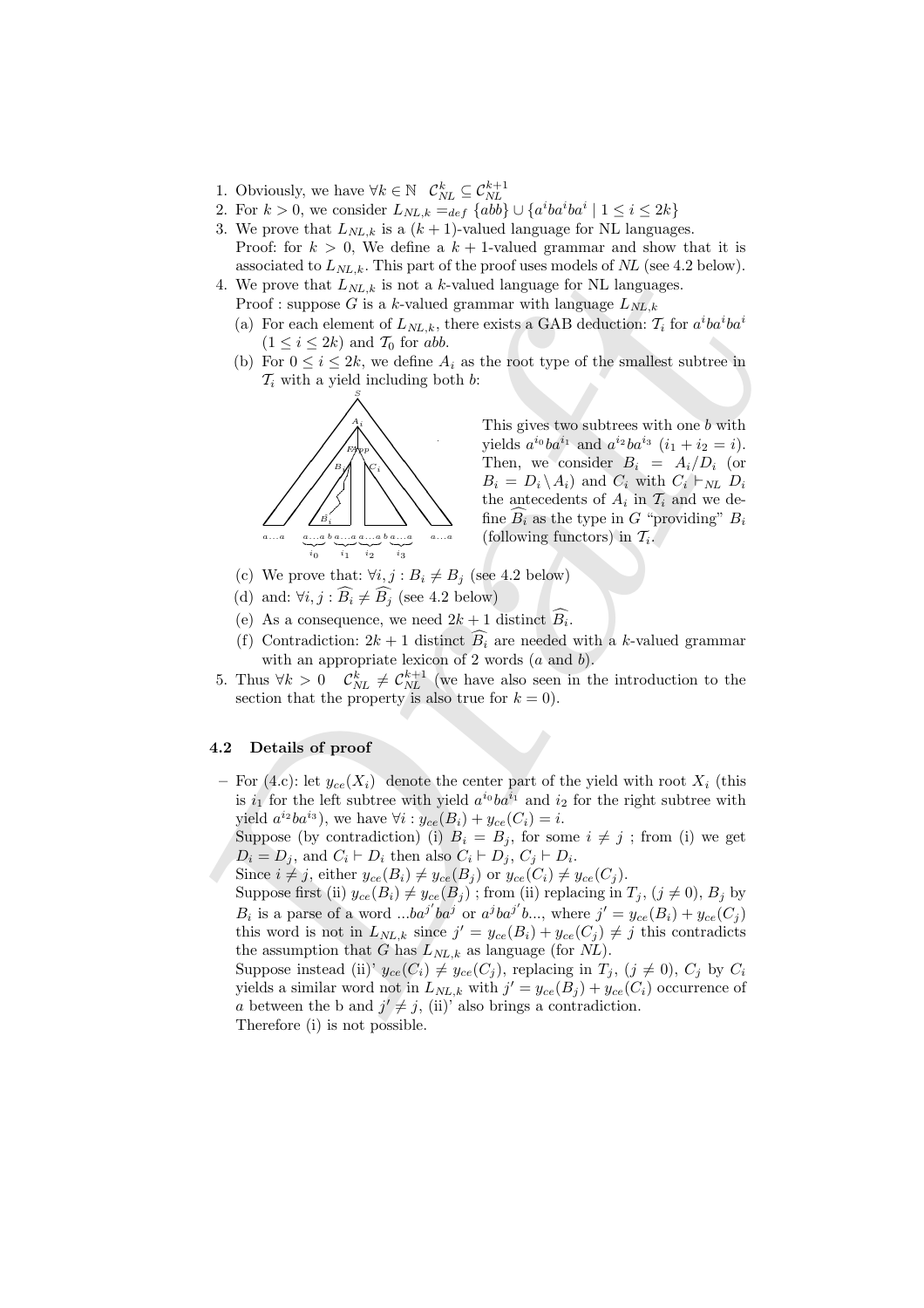– For (4.d): we use the notation  $X|Y$  as an abbreviation for  $X/Y$  or for  $Y\setminus X$ (functor first). We show  $\forall i, j : B_i \neq \overline{B_i}$ .

Suppose  $\widehat{B_i} = \widehat{B_j}$ , one (say  $B_i$ ) is a head subtype of the other  $(B_j)$  then of the form:  $B_i = ... (B_i | D'_1 ...)| D'_n = A_i | D_i$ the form:  $B_j = ... (B_i | D'_1 ... ) | D'_n = A_j | D_j$ 

we then get  $A_j$  in the subtree ending in  $B_i$  in  $T_i$ , which is impossible since the yield would have three b instead of two.

- For (3) the language description, we consider the  $k + 1$ -valued grammar  $\sigma(G_k)$  where  $G_k$  is as above, with substitution  $\sigma = x := (S/y)/y$ , and we show  $\mathcal{L}_{NL}(\sigma(G_k)) = L_{NL,k}$ .
	- We show that  $L_{NL,k} \subseteq \mathcal{L}(N_{NL}(\sigma(G_k)))$  by: For  $(i = 0, abb) : (((S/y)/y), y), y) \vdash S$  we write  $F_0 = ((S/y)/y)$ . For  $(i \leq k, a^i b a^i b a^i)$ : $( ...(S/x^i y x^i y x^{i-1}, x) ... , x )$  $\sum_{i=1}$  $, y), x) ..., x)$  $\underbrace{\qquad \qquad }_{i}$  $, y), x) ..., x)$  $\underbrace{\qquad \qquad }_{i}$  $\vdash S$ and let  $F_i = S/x^i y x^i y x^{i-1}$  denote the corresponding type of a. For  $(i > k, a^iba^iba^i) : (x, ..., (x, x^i \setminus S/x^iyx^i, x)..., x), y, x) ... , x) \vdash S$

 $\rightarrow$ 

 $\rightarrow$ 

i i i and let  $F_i = x^i \n\setminus S/x^i y x^i$  denote the corresponding type of b.

 $\rightarrow$ 

- To show that  $\mathcal{L}_{NL}(\sigma(G_k)) \subseteq L_{NL,k}$  we consider the following powerset residuated groupoid on  $V^*$  (also with unit):  $[[S] = L_{NL,k}, [y] = \{b\}$ ; we then calculate the type images of  $\sigma(F_i)$  (see above):
	- $[\![\sigma(F_0)]\!] = \{a\}$  (with  $[\![(S/y)]\!] = \{ab\}$ )
	- if  $(i \leq k)$  then  $[\![\sigma(F_i)]\!] = \{a\},\$
	- if  $(i' > k)$  then  $[\![\sigma(F_{i'})]\!] = \{b\}$
	- hence the language inclusion  $(\Gamma \vdash S \text{ implies } ||\Gamma|| \subseteq ||S|| = L_{NL,k}).$

## 5 Variants

#### 5.1 A variant of NL

we then get  $A_1$  in the subtree canding in  $B_1$  in  $T_i$ , which is impossible since<br>the yield would have three binstead of two.<br>For (3) the language description, we consider the  $k + 1$ -valued grammar<br> $\sigma(G_k)$  bielding<br> $\sigma$ In this section, we propose an adaptation of GAB deductions to the variant  $NL_{\emptyset}$ (without product). The presentation of  $NL_{\emptyset}$  using  $GAB_{\emptyset}$  and generalized  $FA_{\emptyset}$ structures is original. This is done by substituting  $NL$  by  $NL<sub>\emptyset</sub>$  for the conditions on the premises of the GAB rules and also by adding two new rules written  $FApp_{\emptyset}$  and  $BApp_{\emptyset}$  that correspond to a "pseudo-application" of a functor to an "empty" argument. In the second part of the section, we show how to adapt the previous hierarchy construction to  $NL_{\emptyset}$  with the use of  $GAB_{\emptyset}$  deductions.

Defining  $GAB_{\emptyset}$  deductions for  $NL_{\emptyset}$  Like  $NL$ ,  $NL_{\emptyset}$  can be presented as a  $GAB_{\emptyset}$  deduction system. This construction enables us to define generalized functor-argument structures for  $NL_{\emptyset}$  proofs and as elements of languages of structures. The FA structures have two new unary combinators  $FApp_{\emptyset}$  and  $BApp_{\emptyset}$ that correspond to the application of an empty argument.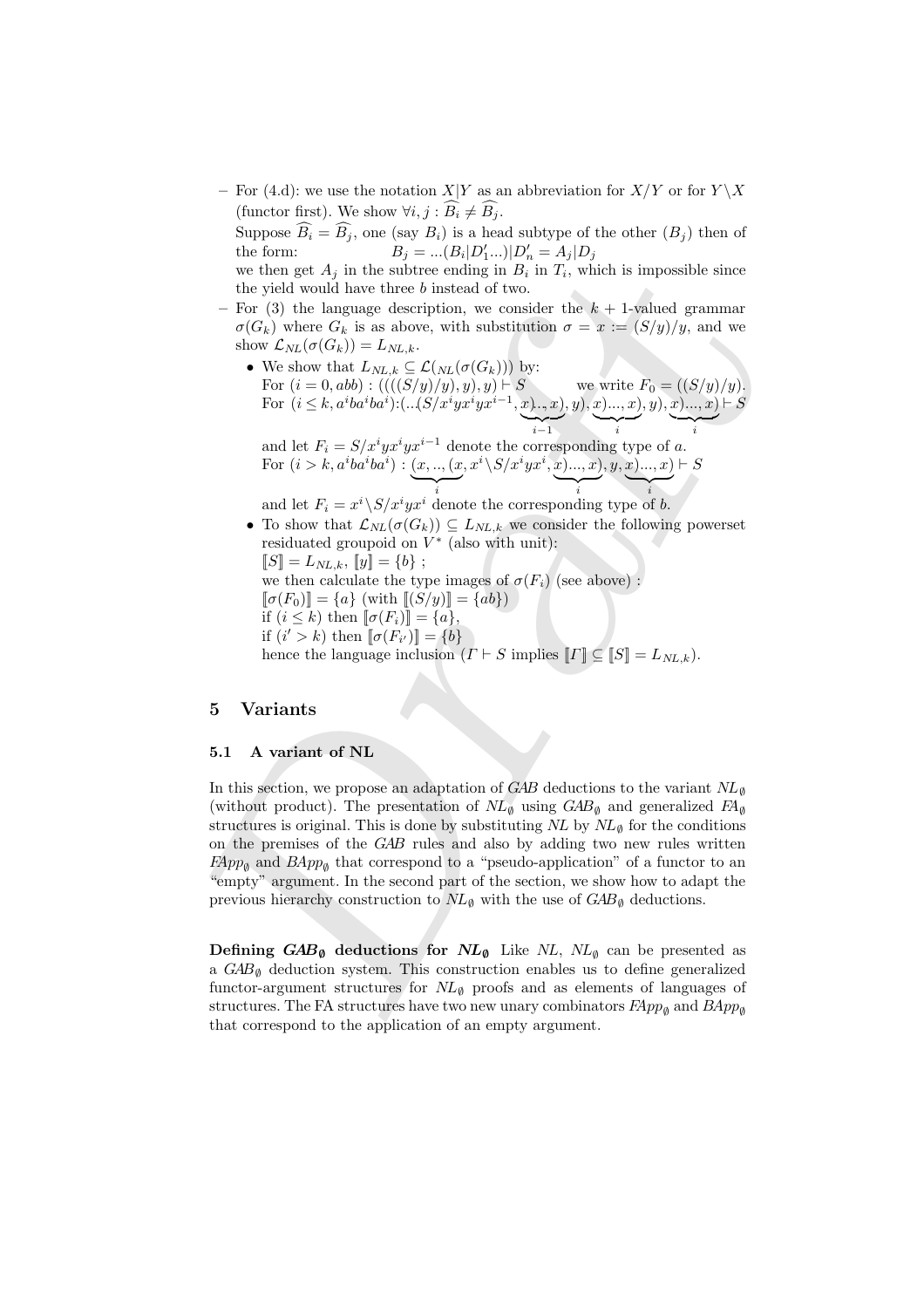**Definition 12** (GAB<sub>Ø</sub> Deduction for  $NL_{\emptyset}$ ). Generalized AB deductions with empty applications for  $NL_{\emptyset}$  (GAB<sub> $\emptyset$ </sub> deductions) over Tp are the deductions built from formulas on Tp (the base case) using the following conditional rules  $(C \vdash_{NL_{\mathfrak{g}}}$ B must be valid in  $NL_{\emptyset}$  in the first two rules and  $\vdash_{NL_{\emptyset}} B$  must be valid in  $NL_{\emptyset}$ in the last two rules):

| $A/B$ $C$<br>$C$ $B \setminus A$<br><b>BApp</b><br>FAvv | $\mathbf{D}$<br>$FApp_{\emptyset}$<br>$BApp_\emptyset$ |
|---------------------------------------------------------|--------------------------------------------------------|
|                                                         |                                                        |
| $C\vdash_{NL_{\emptyset}} B$ valid in $NL_{\emptyset}$  | $\vdash_{NL_{\emptyset}} B$ valid in $NL_{\emptyset}$  |

We now extend the notion of  $FA$  structure, written  $FA_{\emptyset}$  so as to include the case of an empty antecedent (empty argument).

**Definition 13** ( $FA_{\emptyset}$  structures ). Let  $\mathcal{E}$  be a set, a  $FA_{\emptyset}$  structure over  $\mathcal{E}$  is a tree where each leaf is labelled by an element of  $\mathcal E$  and each internal node is labelled by FApp (forward application), BApp (backward application), FApp<sub>®</sub> (forward empty application),  $BApp_{\emptyset}$  (backward empty application):

$$
FA_{\emptyset, \mathcal{E}} ::= \mathcal{E} \mid \underline{FApp}(\underline{FA}_{\emptyset, \mathcal{E}}, \underline{FA}_{\emptyset, \mathcal{E}}) \mid \underline{BApp}(\underline{FA}_{\emptyset, \mathcal{E}}, \underline{FA}_{\emptyset, \mathcal{E}}) \mid \underline{BApp}_{\emptyset}(\underline{FA}_{\emptyset, \mathcal{E}}) \mid \underline{BApp}_{\emptyset}(\underline{FA}_{\emptyset, \mathcal{E}})
$$

Definition 14 ( $FA_{\emptyset}$  structure of a  $GAB_{\emptyset}$  deduction for  $NL_{\emptyset}$ ). To each GAB<sub>Ø</sub> deduction  $P$  for  $NL_{\emptyset}$ , we associate a  $FA_{\emptyset}$  structure, written  $FA_{\emptyset, Tp}(\mathcal{P})$ , such that each internal node corresponds to the application of a rule in  $P$  and is labelled by the name of this rule and where the leaves are the same as in  $\mathcal{P}$ .

in the last two rules):<br>  $\frac{A/B}{C} = E_{Mqq}$  or  $\frac{A/B}{A}$   $\frac{B}{A}$   $\frac{B}{A}$   $\frac{B}{A}$   $\frac{B}{A}$   $\frac{B}{A}$   $\frac{B}{A}$   $\frac{B}{A}$   $\frac{B}{A}$   $\frac{B}{A}$   $\frac{C}{A}$   $\frac{C}{A}$   $\frac{C}{A}$   $\frac{C}{A}$   $\frac{C}{A}$   $\frac{C}{A}$   $\frac{C}{A}$   $\frac{$ Definition 15 ( $GAB_{\emptyset}$  Deductions of  $F \vdash_{GAB_{\emptyset}} A$  or  $\Gamma \vdash_{GAB_{\emptyset}} A$ ). Like for GAB, if  $F \in FA_{\emptyset, T_p}$  and  $A \in T_p$ , we say that  $P$  is a  $GAB_{\emptyset}$  deduction of  $F \vdash_{GAB_{\emptyset}}$ A when  $FA_{\emptyset,Tp}(\mathcal{P}) = F$ . If  $\Gamma \in \mathcal{T}_{Tp}$  and  $A \in T_p$ , we say that  $\mathcal P$  is a  $GAB_{\emptyset}$ deduction of  $\Gamma \vdash_{\text{GAB}_0} A$  when A is the type of the conclusion of  $\mathcal P$  and when  $tree_{Tp}(FA_{\emptyset,Tp}(\mathcal{P})) = \Gamma.^8$ 

 $GAB<sub>Ø</sub>$  Languages We can associate to each categorial grammar a language of  $FA_{\emptyset}$  structures in a similar way as for NL. We write respectively  $\mathcal{FL}_{\emptyset GAB_{\emptyset}}(G)$ ,  $\mathcal{BL}_{GAB_{\emptyset}}(G)$ , and  $\mathcal{L}_{GAB_{\emptyset}}(G)$ , the language of  $FA_{\emptyset}$  structures, the language of wellbracketed lists of words and the language of strings corresponding to G.

*Example 4.* With the categorial grammar that is defined in Example 2, we get:

John likes  $Mary \in \mathcal{L}_{GAB_{\emptyset}}(G_2)$  ; John likes little  $Mary \in \mathcal{L}_{GAB_{\emptyset}}(G_2)$ 

because we can build the following deductions:

| John<br>$(L \setminus L) \setminus N$<br>$BApp_{\emptyset}$<br>N |     | $like$ s<br>$N \setminus (S/N)$ | Mary<br>$(L\setminus L)\setminus N$ | John<br>$(L\setminus L)\setminus N$<br>N | $BApp_{\emptyset}$ | $like$ s<br>$N \setminus (S/N)$ | little<br>$L \setminus L$ | Mary<br>$(L \setminus L) \setminus N$ |         |
|------------------------------------------------------------------|-----|---------------------------------|-------------------------------------|------------------------------------------|--------------------|---------------------------------|---------------------------|---------------------------------------|---------|
|                                                                  | S/N | BApp<br>S                       | N<br>$FA$ $pp$                      | $-BApp_{\emptyset}$<br>and               | S/N                | $BA$ $p$ $p$                    |                           | $FA$ $p$ $p$                          | $BA$ pp |

<sup>&</sup>lt;sup>8</sup> tree<sub>Tp</sub> erases unary combinators  $FApp_{\emptyset}$  and  $BApp_{\emptyset}$  during translation:  $tree_{Tp}(FApp_{\emptyset}(F)) = tree_{Tp}(BApp_{\emptyset}(F)) = tree_{Tp}(F)$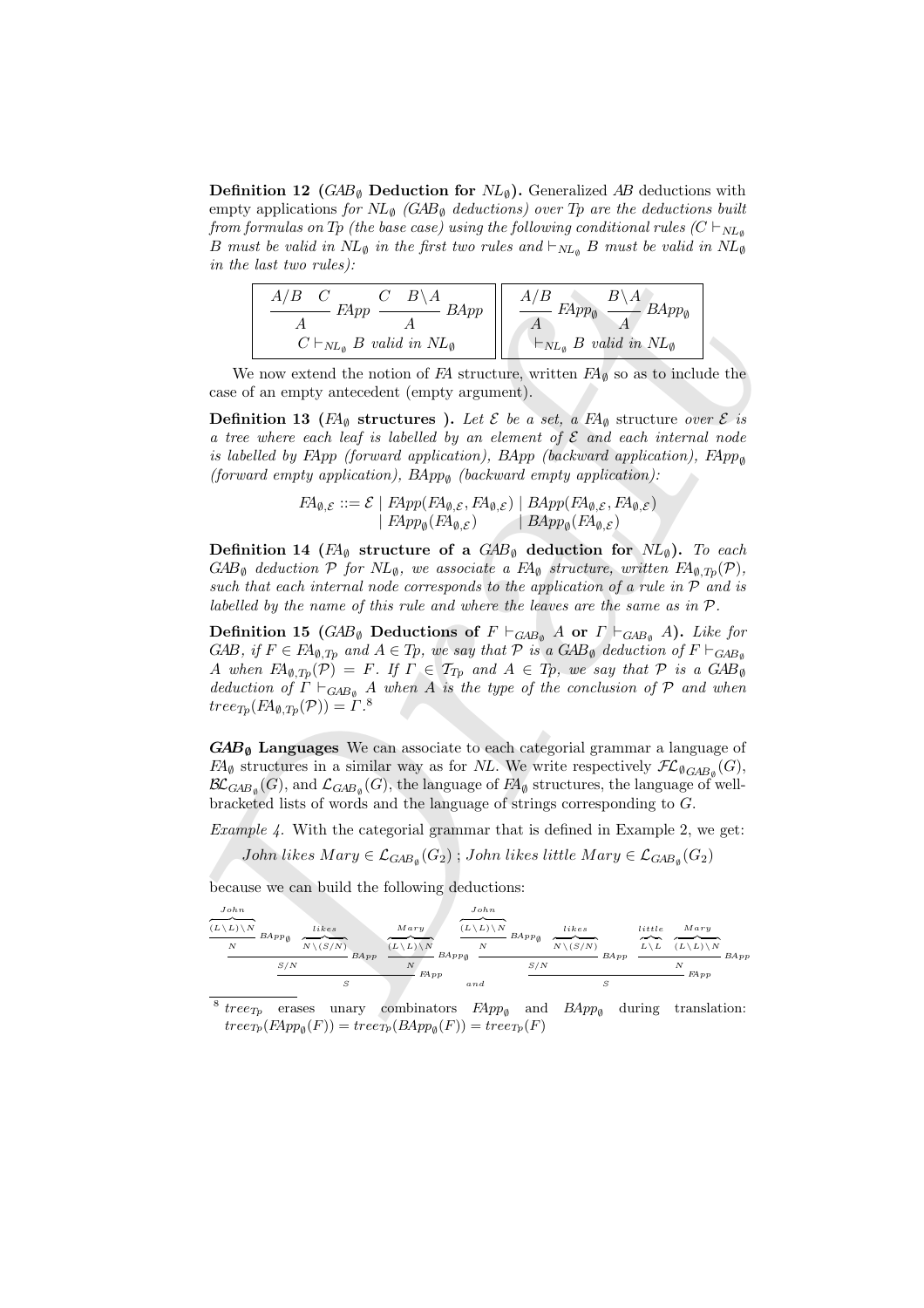$NL_{\emptyset}$  and  $GAB_{\emptyset}$  languages In fact, there is a strong correspondence between  $GAB_{\emptyset}$  deductions and  $NL_{\emptyset}$  derivations. In particular with Theorem 3, we show that the respective string languages and binary tree languages are the same.

**Theorem 3.** If A is an atomic formula,  $\Gamma \vdash_{\text{GAB}_0} A$  iff  $\Gamma \vdash_{\text{NL}_0} A$ 

**Corollary 2.**  $\mathcal{BL}_{NL_{\emptyset}}(G) = \mathcal{BL}_{GAB_{\emptyset}}(G)$  and  $\mathcal{L}_{NL_{\emptyset}}(G) = \mathcal{L}_{GAB_{\emptyset}}(G)$ 

We write, for the rest of the paper,  $\mathcal{FL}_{\emptyset}(G)$ ,  $\mathcal{BL}_{\emptyset}(G)$  and  $\mathcal{L}_{\emptyset}(G)$  in place of  $\mathcal{FL}_{GAB_{\emptyset}}(G), \ \mathcal{BL}_{GAB_{\emptyset}}(G) = \mathcal{BL}_{NL_{\emptyset}}(G) \text{ and } \mathcal{L}_{GAB_{\emptyset}}(G) = \mathcal{L}_{NL_{\emptyset}}(G).$ 

**Proof of**  $\Gamma \vdash_{GAB_{\emptyset}} A \Rightarrow \Gamma \vdash_{NL_{\emptyset}} A$  (A does not need to be atomic): This is relatively easy because a  $GAB_{\emptyset}$  deduction is just a mixed presentation of an  $NL_{\emptyset}$ proof using a natural deduction part and a  $NL<sub>\emptyset</sub>$  derivation part (hypotheses on nodes). We can transform recursively a  $GAB_{\varnothing}$  deduction. Suppose that the last rule of a  $GAB_{\emptyset}$  deduction corresponding to a  $FA_{\emptyset}$  structure  $FApp_{\emptyset}(F)$  is:

P . . .  $A/B$  $\frac{H}{A}$  FApp<sub>Ø</sub> We know that  $\vdash_{NL_{\emptyset}} B$  and we have a sub-deduction  $P$  that corresponds to F.  $\mathcal P$  concludes with  $A/B$ . By induction hypothesis, the deduction corresponds to a  $NL_{\emptyset}$  derivation of  $tree_{Tp}(F) \vdash_{NL_{\emptyset}} A/B.$ 

Now, using two axioms and  $($ /L $)$  for proving  $(A/B, B) \vdash A$  and two cuts, we find that  $tree_{Tp}(F) = tree_{Tp}(F) \vdash_{NL_{\emptyset}} A$ . The other possibilities  $((BApp<sub>Ø</sub>), (FApp)$  or  $(BApp)$  as first rule) are very similar and the base case is obvious.

**Proof of**  $\Gamma \vdash_{NL_{\emptyset}} A \Rightarrow \Gamma \vdash_{GAB_{\emptyset}} A$  (A atomic): This property results from an adaptation to  $NL_{\emptyset}$  of the alternative presentation of NL where contexts are in a limited form [9]. This presentation, as far as we know, is original. The proof of the equivalence of  $NL_{\emptyset}$  and this system that we call  $NL_{\emptyset}^*$  is given as an appendix to the paper:

*CAB<sub>0</sub>* deductons and *NL<sub>0</sub>* derivations. In particular with Theorem 3, we show that the respective string languages and binary tree languages are the same. **Theorem 3.** If *A* is an atomic formula, 
$$
\Gamma \vdash_{GAB_{\theta}} A
$$
 iff  $\Gamma \vdash_{NE_{\theta}} A$  (Given that the respective string languages and binary tree languages are the same. **Theorem 3.** If *A* is an atomic formula,  $\Gamma \vdash_{GAB_{\theta}} (G) = \mathcal{L}_{GAB_{\theta}}(G)$  (Note: Theorem 4.1) and  $\mathcal{L}_{Q}(G)$  and  $\mathcal{L}_{Q}(G)$  and  $\mathcal{L}_{Q}(G)$  are the same.  $\mathcal{FL}_{GAB_{\theta}}(G) = \mathcal{BL}_{NL_{\theta}}(G)$  and  $\mathcal{L}_{GAB_{\theta}}(G) = \mathcal{L}_{NL_{\theta}}(G)$ . **Proof of**  $\Gamma \vdash_{GAB_{\theta}} A \Rightarrow \Gamma \vdash_{NL_{\theta}} A$  (A does not need to be atomic) : This is relatively easy because a *GAB<sub>0</sub>* deduction is just a mixed presentation of an *NU<sub>0</sub>* provides, we can transform recursively a *GAB<sub>0</sub>* deduction. Suppose that the last rule of a *GAB<sub>0</sub>* deduction corresponding to a *FA<sub>0</sub>* structure *FApp<sub>0</sub>*(*F*) is: We know that  $\vdash_{NL_{\theta}} B$  and we have a sub-deduction. The above of using a radioduction by corresponding to a *FA<sub>0</sub>* structure *FApp<sub>0</sub>*(*F*) is: We know that  $\vdash_{NL_{\theta}} A$  and we have a sub-deduction. The above of *FApp<sub>0</sub>* (*BApp<sub>0</sub>*) is the element of *ACmp<sub>0</sub>* (*BApp<sub>0</sub>*) is the *the* direction corresponding to a *NA<sub>0</sub>* activation of *the thepp<sub>0</sub>*(*F*)  $\vdash_{NL_{\theta}} A$  (A atomic): This property results from an adaptation to *NL\_{\theta}* of the alternative presentation of *NL* where contexts are in a limited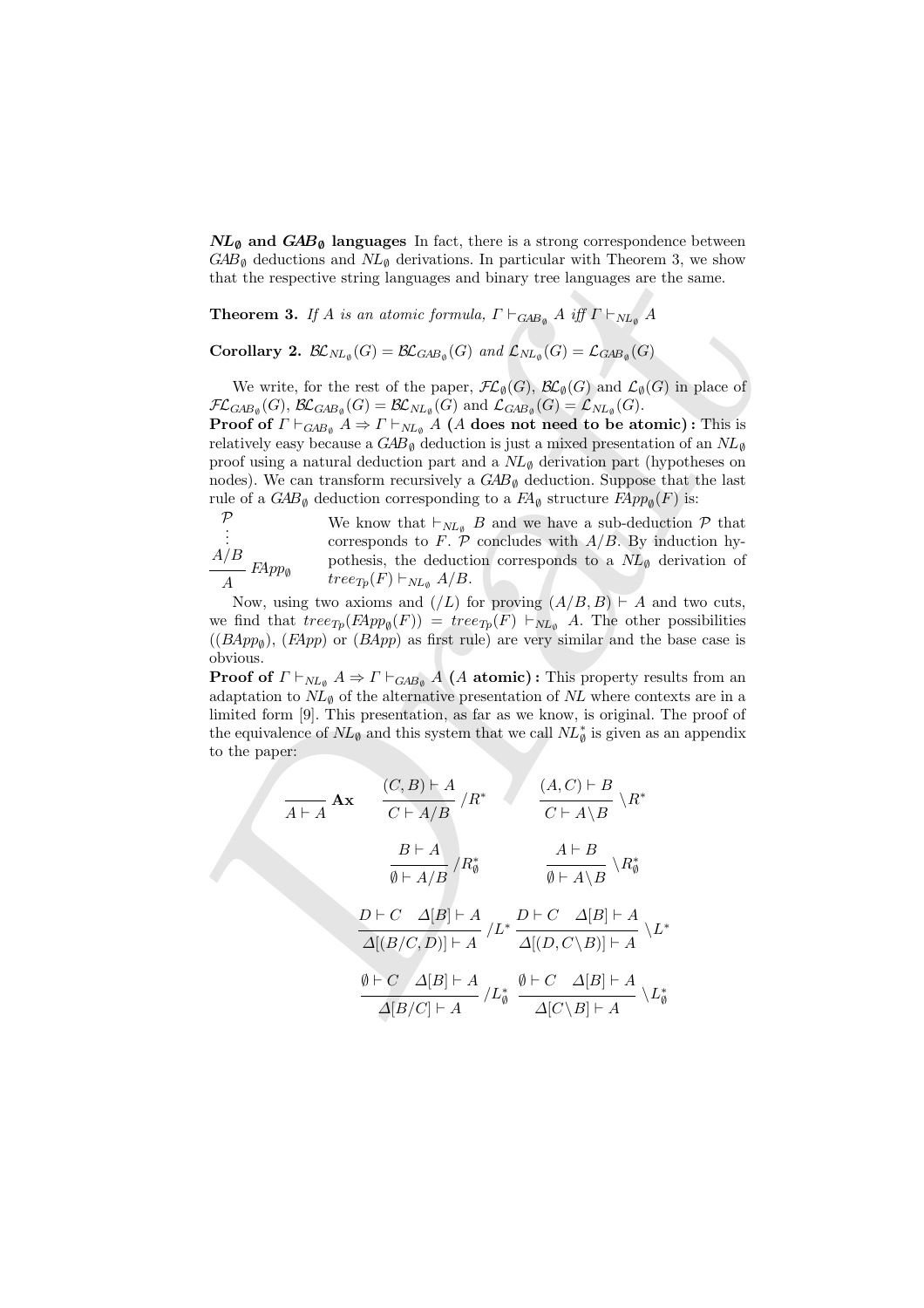If we have a derivation of  $\Gamma \vdash_{NL_\emptyset} A$  with A atomic using this presentation, the first rule on the main branch of the derivation must be a left rule. For instance, for  $($  $/L_{\emptyset}^*$  $)$ ,  $\Gamma$  can be written  $\Delta[B/C]$  and we have a derivation of  $\vdash C$  and another one of  $\Delta[B] \vdash A$ . We can apply our hypothesis to the second derivation. At this point, we have a  $GAB_{\emptyset}$  deduction  $\mathcal{P}[B]$  of  $\Delta[B] \vdash_{GAB_{\emptyset}} A$ . In this deduction, we replace the leaf node corresponding to  $B$  by a node corresponding to the conclusion of  $(FApp_{\emptyset})$  rule:

point, we have a *GMa* deduction  $\mathcal{P}[B]$  of  $\mathcal{L}[B]$ ,  $\mathcal{L}[B]$ , and this deduction,<br>we replace the leaf node corresponding to  $B$  by a node corresponding to the<br>conclusion of  $(R_2^2pp_B)$  tuge that is considered in t B . . . P  $\rightarrow$ B/C  $\frac{F}{B}$   $FApp_{\emptyset}$ . . P This transformation gives a  $GAB_{\emptyset}$  deduction corresponding to  $\Delta[B/C]$  since  $\vdash_{NL_\emptyset} C$ . The other three possibilities for  $(\mathcal{L}_{\emptyset}^*), (\mathcal{L}^*)$  or  $(\mathcal{L}^*)$  are similar and give respectively a new  $BApp<sub>\emptyset</sub>$ ,  $FApp$  or  $BApp$  node and the base case where the derivation is an axiom is obvious.

### 5.2 A strict hierarchy theorem for  $NL_{\emptyset}$

For each  $k \in \mathbb{N}$ , we consider the class  $\mathcal{C}_{NL_{\varnothing}}^k$  of languages corresponding to  $k$ valued  $NL_{\emptyset}$  Lambek grammars (without product). This section proves that this family also forms a strict hierarchy (if the lexicon has at least 2 elements):

Theorem 4.  $\forall k \in \mathbb{N}$   $\mathcal{C}_{NL_{\emptyset}}^{k} \subsetneq \mathcal{C}_{NL_{\emptyset}}^{k+1}$ 

#### 5.3 Details of proof

We consider the same languages  $L_{NL,k}$  as for NL.

- We first show that  $L_{NL,k}$  is also  $k+1$ -valued for  $NL_{\emptyset}$  using the same grammars  $\sigma(G_k)$  as for NL and we show  $\mathcal{L}_{NL_{\emptyset}}(\sigma(G_k)) = L_{NL,k}$ .
	- the fact that  $L_{NL,k} \subseteq \mathcal{L}_{NL_0}(\sigma(G_k))$  follows from the property that a sequent valid in  $NL$  is also valid in  $NL_{\emptyset}$ ;
	- the converse is obtained by the same powerset residuated semi-groupoid (with unit) as for NL (a model of both systems).
- We then have to show that  $L_{NL,k}$  is not k-valued for  $NL_{\emptyset}$ .
	- We proceed similarly as for NL, with the observation that in step 4.(b),  $A_i$  does give two subtrees with one b and is deduced by FApp or BApp, since if A was deduced by FAppvide or BAppvide, this would contradict the assumption that  $A_i$  is the smallest subtree with a yield including both b.

#### 5.4 A proof revisited for AB (classical)

We consider again the same languages  $L_{NL,k}$  as for NL and show how to recover a hierarchy theorem for the classical system using the former construction.

- We first show that  $L_{NL,k}$  is also  $k+1$ -valued for AB using the same grammars  $\sigma(G_k)$  as for AB and we show  $\mathcal{L}_{AB}(\sigma(G_k)) = L_{NL,k}$ .
	- the fact that  $\overline{L_{NL,k}} \subseteq \mathcal{L}_{AB}(\sigma(G_k))$  follows from the derivations schemas shown for  $NL$  that only involve AB rules.  $9$

<sup>&</sup>lt;sup>9</sup> An alternate justification is to start from  $L_{AB,k} = \mathcal{L}(G_k)$ , we get by substitution  $L_{AB,k} \subseteq \mathcal{L}(\sigma G_k)$  and finally consider the derivation for abb  $(L_{NL,k} = L_{AB,k} \cup \{abb\}).$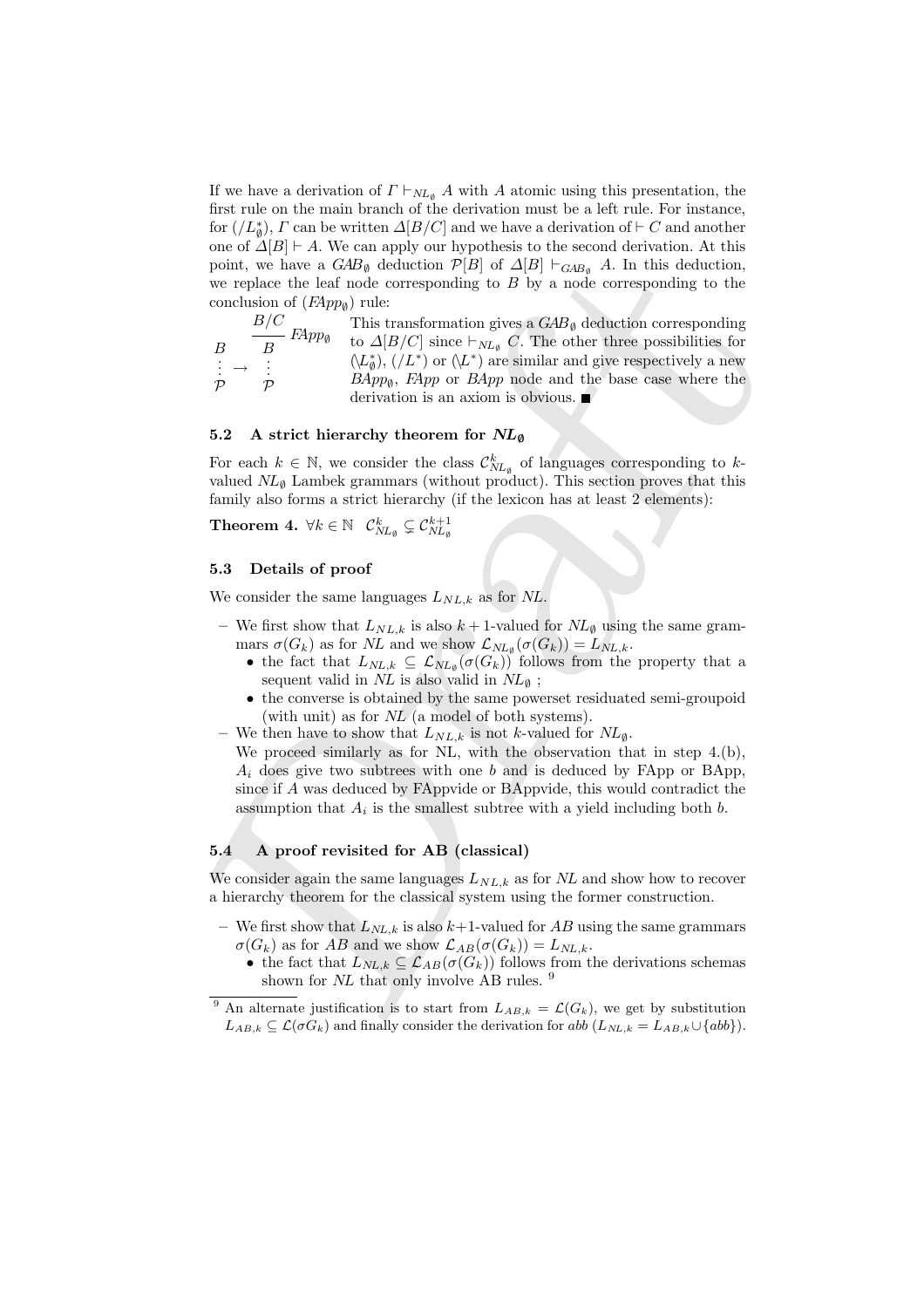- the converse is deduced from the fact that a AB deduction is also a NL deduction:  $\mathcal{L}_{AB}(\sigma(G_k)) \subseteq \mathcal{L}_{NL}(\sigma(G_k)) = L_{NL,k}$ .
- We then have to show that  $L_{NL,k}$  is not k-valued for AB.

We proceed similarly as for NL where the derivations conditions  $C_i \vdash D_i$  are replaced by  $C_i = D_i$ .

## 6 Conclusion

The paper studies two related lexicalized grammatical systems: non-associative Lambek grammars without product with  $(NL_{\emptyset})$  and without  $(NL)$  antecedent. For each system, we prove that the classes of  $k$ -valued categorial grammars form a strict hierarchy of classes of languages. Thus, the notion of  $k$ -valued grammars is relevant for both systems: each  $k \in \mathbb{N}$  defines a particular class of languages.

A second important contribution of the paper consists in defining a system of generalized AB deductions and their corresponding generalized functorargument structures for  $NL_{\emptyset}$  (without product). This construction enables us to define languages of structured sentences as for classical categorial grammars or for NL languages.

replaced by  $C_i = D_i$ .<br>
6 Conclusion<br>
The paper studies two related lexicalized grammatical systems non-associative<br>
Landake grammatical velocity ( $N_d$ ) and withering the studies are the studies of k-valued categorial gramm The result can not be adapted directly to other systems like non-associative Lambek calculus with product or associative Lambek calculus because the proofs depend on the existence of generalized AB deductions for both systems studied here and we do not know how to define such structures for those logical systems. Thus the questions of a strict hierarchy of languages for k-valued grammars are still open for them.

## References

- 1. Bar-Hillel, Y.: A quasi arithmetical notation for syntactic description. Language 29 (1953) 47–58
- 2. Lambek, J.: The mathematics of sentence structure. American mathematical monthly 65 (1958) 154–169
- 3. Joshi, A.K., Shabes, Y.: Tree-adjoining grammars and lexicalized grammars. In: Tree Automata and LGS. Elsevier Science, Amsterdam (1992)
- 4. Gold, E.: Language identification in the limit. Information and control 10 (1967) 447–474
- 5. Kanazawa, M.: Learnable Classes of Categorial Grammars. Studies in Logic, Language and Information. Center for the Study of Language and Information (CSLI) and The European association for Logic, Language and Information (FOLLI), Stanford, California (1998)
- 6. B´echet, D., Foret, A.: k-valued non-associative lambek grammars are learnable from function-argument structures. In de Queiroz, R., Pimentel, E., Figueiredo, L., eds.: Electronic Notes in Theoretical Computer Science. Volume 84., Elsevier (2003) 1–13
- 7. Lambek, J.: On the calculus of syntactic types. In Jakobson, R., ed.: Structure of language and its mathematical aspects. American Mathematical Society (1961) 166–178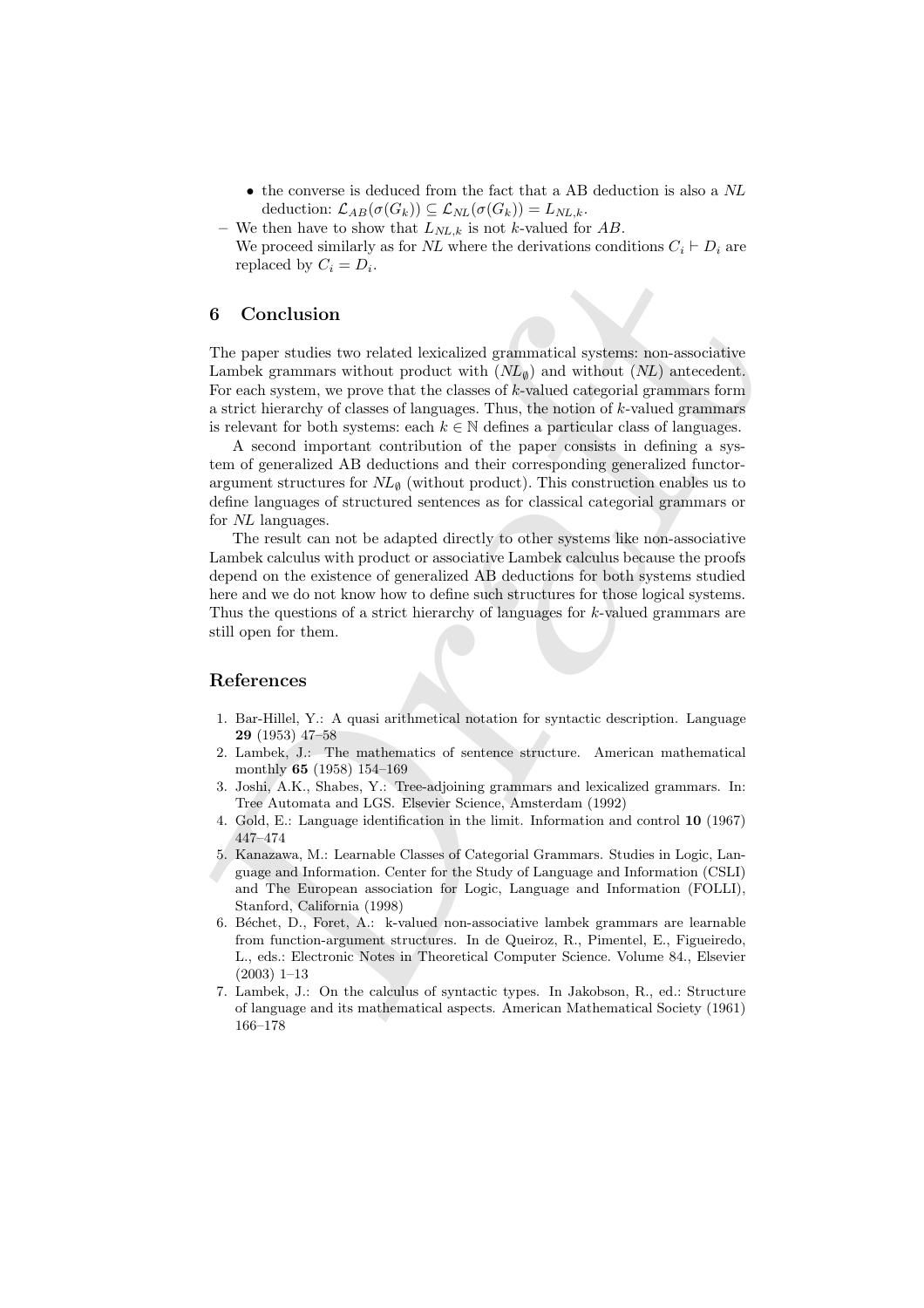- 8. Kandulski, M.: The non-associative lambek calculus. In W. Buszkowski, W.M., Bentem, J.V., eds.: Categorial Grammar. Benjamins, Amsterdam (1988) 141–152
- 9. Aarts, E., Trautwein, K.: Non-associative Lambek categorial grammar in polynomial time. Mathematical Logic Quaterly 41 (1995) 476–484
- 10. Buszkowski, W.: Mathematical linguistics and proof theory. [14] chapter 12 683– 736
- 11. Moortgat, M.: Categorial type logic. [14] chapter 2 93–177
- 12. de Groote, P.: Non-associative Lambek calculus in polynomial time. In:  $8<sup>t</sup>h$  Workshop on theorem proving with analytic tableaux and related methods. Number 1617 in Lecture Notes in Artificial Intelligence, Springer-Verlag (1999) 128–139
- 13. de Groote, P., Lamarche, F.: Classical non-associative lambek calculus. Studia Logica 71(3) (2002) 355–388
- 14. van Benthem, J., ter Meulen, A., eds.: Handbook of Logic and Language. North-Holland Elsevier, Amsterdam (1997)

#### A  $\;$  Proof of the equivalence of  $N\!L_{\emptyset}$  and  $N\!L_{\emptyset}^*$ ∅

**Lemma 1.**  $NL_{\emptyset}$  and  $NL_{\emptyset}^{*}$  are two equivalent logical systems

10. Buszkowski, W.: Mathematical intensities and proof theory. [14] chapter 12 684-<br>11. Monetgat, M.: Categorial type lagic, [14] chapter 248-177<br>12. Monetgate P. Now associative Lambels contribute in the fact in the Sh W **Proof.** Of course because  $\overline{NL}_{\emptyset}^*$  rules are restrictions of  $\overline{NL}_{\emptyset}$  rules, a proof of a sequent  $\Gamma \vdash A$  in  $\Delta L_{\emptyset}^*$  is also a proof in  $\Delta L_{\emptyset}$ . For the reverse implication, since we can eliminate cut in  $NL_{\emptyset}$  derivations, we suppose that we have only cut free  $NL_{\emptyset}$  derivations. In fact, we prove by induction on  $k \in \mathbb{N}$  that we can rewrite a cut free  $NL_{\emptyset}$  derivation P of a sequent  $\Gamma \vdash A$  containing at most k operators / and  $\int$  into a  $NL_{\emptyset}^*$  derivation.

- For  $k = 0$ , the sequent is  $B \vdash A$  with A and B primitive types. P can only be an axiom and  $A = B$ . Thus we have a  $NL^*_{\emptyset}$  derivation.
- If the last rule  $P$  is an axiom, we already have a  $NL^*_{\emptyset}$  derivation.
- If the last rule is also a  $\overline{NL}_{\emptyset}^*$  rule, by induction, we can find a proof of the premise(s) in  $NL_{\emptyset}^*$  (the sequents have less than k connectives) and build a proof in  $NL^*_{\emptyset}$  of the initial sequent.
- If the last rule of  $P$  is  $(/R)$  (the case of  $(R)$ ) is symmetrical) but is not a  $NL^*_{\emptyset}$  rule, we have the following proof:

 $\frac{P_1}{\vdots}$  $(\Gamma, B_1) \vdash A_1$ <br> $(R$  $\Gamma \vdash A_1/B_1$ 

Because the rule is not a  $NL^*_{\emptyset}$  $\frac{\ast}{\varnothing}$  rule,  $\Gamma$  is neither  $\varnothing$  nor a type. By induction, there exists a  $NL_{\emptyset}^*$  derivation  $\mathcal{P}'_1$  of  $(\Gamma, B_1) \vdash A_1$ . We consider the last rule of  $\mathcal{P}'_1$ . The possible rules are  $(\langle L^* \rangle, (\langle L^*_{\emptyset} \rangle, (\langle L^* \rangle \text{ and } \langle L^*_{\emptyset} \rangle)$ . The four cases are very similar and we just look here at the first one, the case where the rule is  $(f L^*).$ 

We have already mentioned that  $\Gamma$  is neither  $\emptyset$  nor a type. At this point we have the following  $NL^*_{\emptyset}$  deduction, where  $\Gamma = \Delta_2[(B_2/C_2, D_2)]$ :  $\begin{bmatrix} P_2 \\ P_1 \\ \vdots \end{bmatrix}$  $D_2 \vdash C_2$  $\frac{Q_2}{\vdots}$  $(\Delta_2[B_2], B_1) \vdash A_1$ <br> $(L^*$  $(\Delta_2[(B_2/C_2, D_2)], B_1 \vdash A_1$